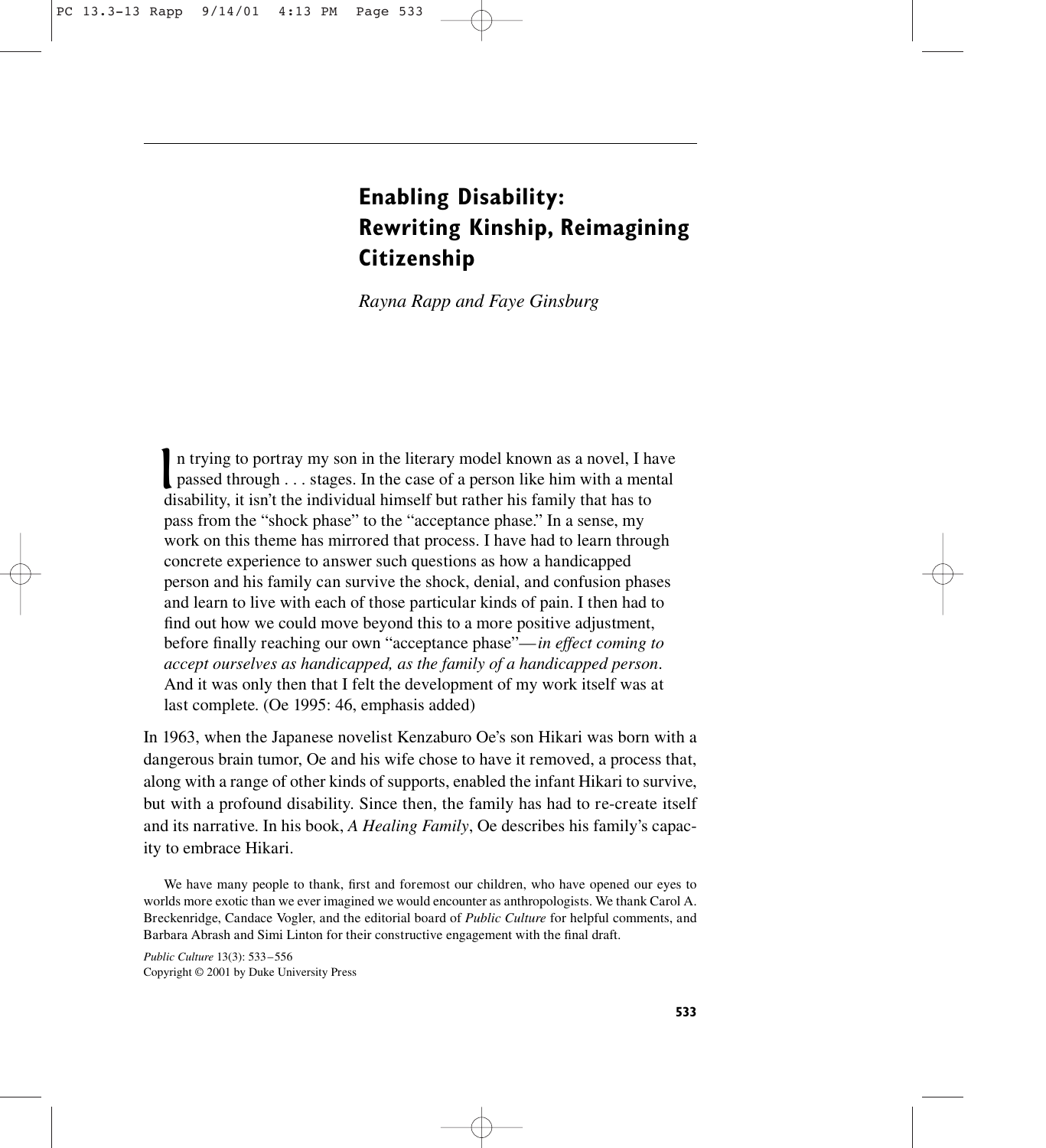*Healing* is used here in two senses that draw our interest as researchers. The word's immediate referent would seem to be the capacity of parents and siblings to help heal the wound of difference for the affected boy. But Oe also emphasizes the work the family has undertaken to heal the wound of difference dealt to its own kinship narrative and practice. Oe, who won the Nobel Prize in literature in 1994, has written several other books chronicling the transformations in their familial universe inaugurated by the birth of Hikari. His works have helped his family and, at a remove, his readers, to imagine an unanticipated cultural future that could give meaning and possibility to the reshaped habitus of daily life with a disabled family member.1 Oe's compassionate and frank story of how his family came to embrace "being handicapped" is representative of a kind of shift in consciousness—disability consciousness—suggestive of a more expansive sense of kinship across embodied difference that, we argue, is essential to the growing public presence of disability in contemporary postindustrial democracies.

The proliferation of publicly circulating representations of disability as a form of diversity we all eventually share—through our own bodies or attachments to others—offers potential sites of identification and even kinship that extend beyond the biological family. In the United States in particular, such public representations of the connections (and disconnections) of disabled people and their families across embodied difference have helped to introduce a sense of public intimacy that, we argue, is crucial to redeeming the ADA promissory note of a polity "beyond ramps" (Russell 1998). The simultaneous emergence of the U.S. disability rights movement along with the escalation of reproductive and neonatal technologies has intensified cultural awareness of a range of broader issues. These increasingly both shape and destabilize contemporary kinship practices as well as debates among disability rights activists, feminists, bioethicists, and health service providers.

Such concerns engage questions about medical ethics and the complexities of reproductive choice; concrete dilemmas about how to organize the practical logistics of care for disabled children; political and distributive queries about what citizens are owed; and conceptual questions about how disability is figured discursively. While such issues are often made the subject of public policy debate, they come already anchored in the daily and intimate practices of embracing or reject-

1. Oe's writings point to the impossibility of individual solutions—even at the level of narrative to what are cultural and social dilemmas. In a kind of parallel process, Oe has also written movingly on the aftermath of Hiroshima, an assignment he began the same year Hikari was born. This project enabled him to cope with the incomprehensibility of his son's condition by placing it in an even more inexplicable context of social suffering.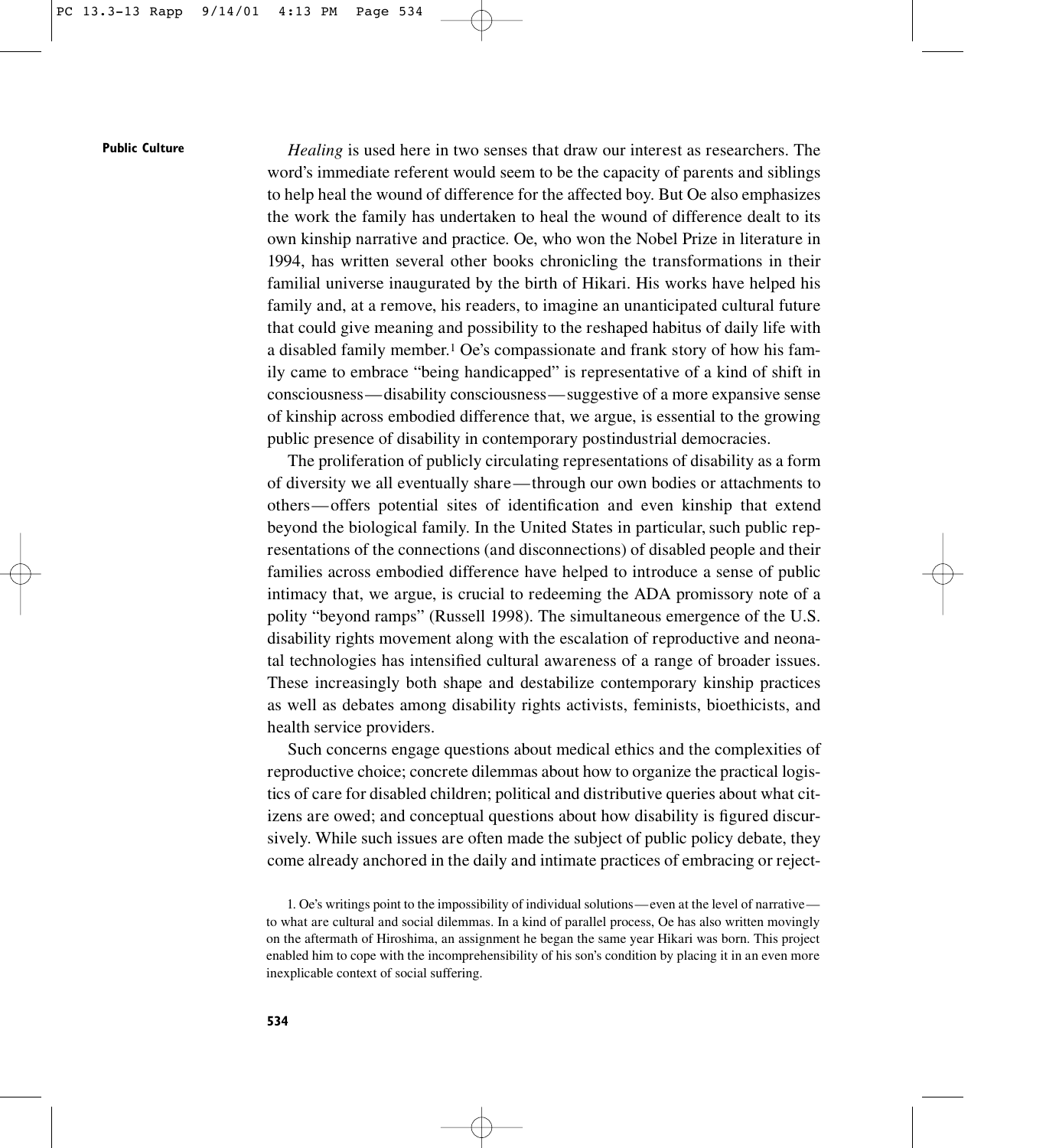ing kinship with disabled fetuses, newborns, and young children. We suggest, then, that disability criticism should encompass not only the public arenas of law, medicine, and education, or the phenomenology of embodiment. It also needs to engage the intimate arena of kinship as a site where contemporary social dramas around changing understandings and practices of reproduction and disability are often first played out. Although the term *kinship* is conventionally associated with the private or domestic sphere, we stress the cultural work performed by the circulation of kinship narratives through various public media as an essential element in the refiguring of the body politic as envisioned by advocates of both disability and reproductive rights.

The efforts of families to "rewrite" kinship are crucial to creating a new cultural terrain in which disability is not just begrudgingly accommodated under the mandates of expanded post-1970s civil rights legislation, but is positively incorporated into the social body. Likewise, rejection of the disabled from the familial and social body continues to occur, occasionally played out in the public media as scandals of exclusion2 and in more intimate arenas as the conventional limits of kinship are sustained rather than transcended.

When we began to explore the world of disability—both as parents of disabled children and as anthropologists interested in reproduction, kinship, and social activism—we were struck by narratives like Oe's and their proliferation in a world in which constructions of the body and identity are increasingly mediated by biomedical technologies.3 We were particularly interested in contradictions between, on the one hand, burgeoning genetic knowledge and the neoeugenic

2. For example, national attention was riveted on the upper-middle-class Kelso family of suburban Philadelphia in December 1999, when they abandoned their ten-year-old son, Steven, with his diapers, medications, toys, and medical records at the Du Pont Hospital for Children in Wilmington, Delaware. Their nursing schedule had fallen apart over the holidays, and the parents claimed they could no longer cope with the intensity of their child's needs. While stories of abandonment are not uncommon, this one made public headlines in part because the mother had been a prominent volunteer on the Pennsylvania Developmental Disabilities Council.

3. The recent explosion of U.S. writing on disability, building on the groundbreaking work of scholars/activists who have been writing since the 1970s, is reflected in such developments as the dramatic growth of the Society for Disability Studies, the launching of book series such as Corporealities: Discourses of Disability (edited by David T. Mitchell and Sharon L. Snyder for the University of Michigan Press), and the creation of university-based disabilities studies programs, such as the one at the University of Illinois at Chicago. All are founded on a commitment to the centrality of disabled people both as researchers and subjects (see, e.g., Charlton 1998, *Nothing about Us without Us*). In anthropology, the efforts of pioneers such as Robert Edgerton (1993, first published 1967) and Henri-Jacques Stiker (1999, first published 1982) have been joined by an emerging scholarship focusing on issues ranging from stigma (Ingstad and Whyte 1995), to cultural communities of difference (Groce 1985), to the phenomenology of differently abled bodies (Frank 2000; Murphy 1987).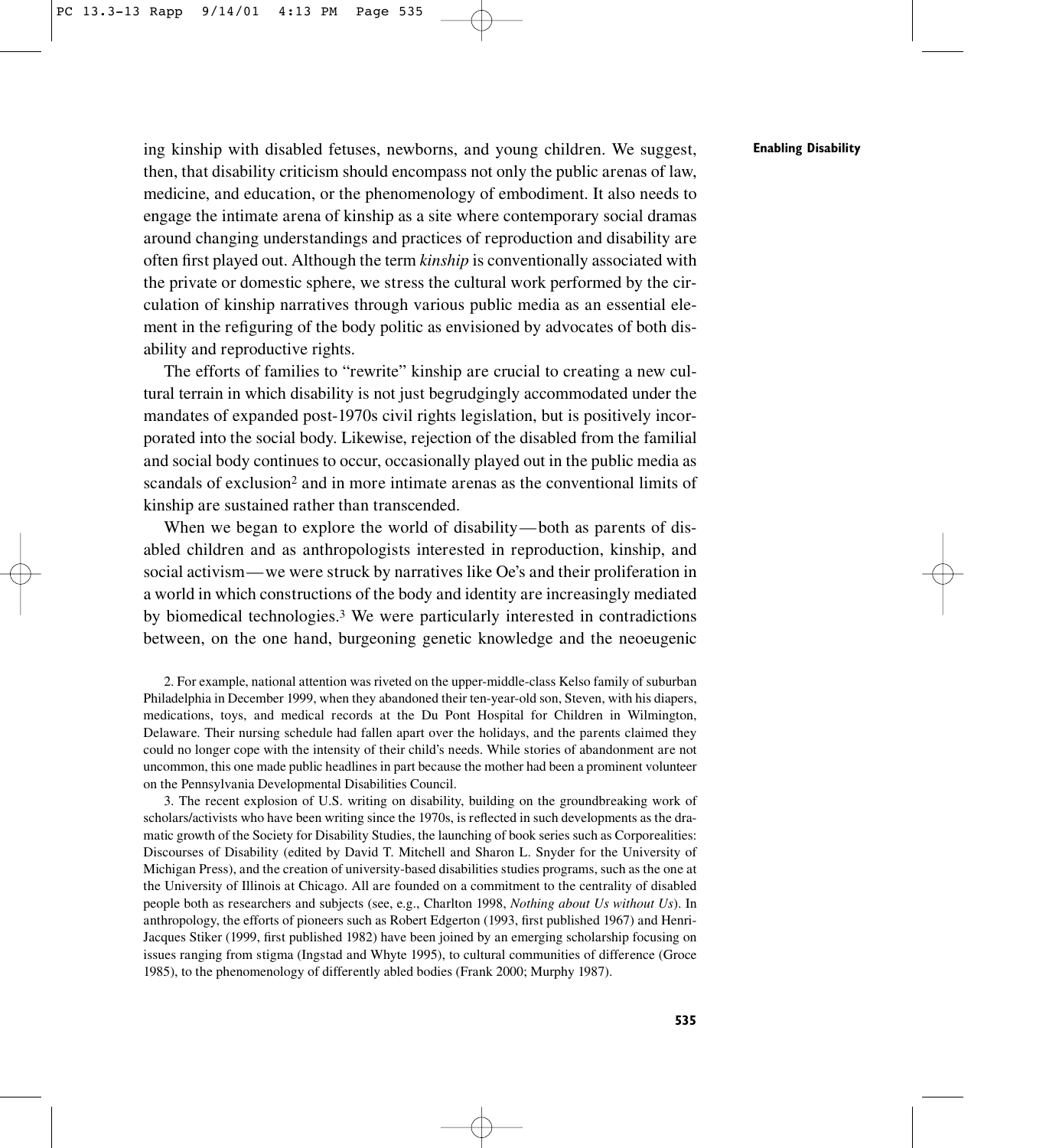practices it has fostered; and, on the other, the expansion of more inclusive democratic discourses—in particular, that of disability rights. To explore this tension, in this essay we foreground the domains of kinship and reproduction as key social sites at which many disabilities are initially assigned cultural meaning in the United States. We focus in particular on contemporary dilemmas surrounding pregnancy and the care of newborns and children with disabilities, which in turn underscore questions concerning the social location of caretaking and its political economy.

We locate our work at this nexus not only because reproductive choices—and the role played in them by the possibility of disability—are increasingly implicated in the new genetic knowledge, but also because the parent-child relationship is a nexus at which dramatic alternatives are articulated: dependency versus autonomy; intimacy versus authority; the acceptance of caretaking versus its rejection; normative cultural scripts versus alternative, more inclusive "rewritings." Clearly, the "passions and interests" (cf. Hirschman 1977) at work here can divide the points of view of children and parents. These potential divisions can be particularly acute in the case of children with disabilities, whose bodily and sensory (and, eventually, social and political) experiences may be profoundly different from those of their parents. Recent debates about cochlear implants for deaf children or facial surgery for children with Down syndrome highlight divisions over the value of mainstreaming technologies. Such issues divide families who differ over what constitutes "the best interests of their children." Although conflicts between the perspectives of parents and children are typically associated with the separation and self-definition that intensify at adolescence, we focus here on dilemmas that emerge much earlier—indeed, from the embryonic stage or before.

## **Rewriting Kinship**

The birth of a child who is, in one sense, profoundly different from other family members can pose an immediate crisis to the nuclear and extended family. In addition to providing medical support for the affected child, families face the task of incorporating unexpected differences into a comprehensible narrative of kinship (Landsman 1999, 2000; Layne 1996). The birth of anomalous children is an occasion for meaning-making, whether through the acceptance of "God's special angels" or the infanticide of offspring deemed unacceptable. And in millennial America, new technologies have made the domain of kinship and reproduction the locus classicus of anthropology—particularly charged with cultural contradictions surrounding questions of bodily difference.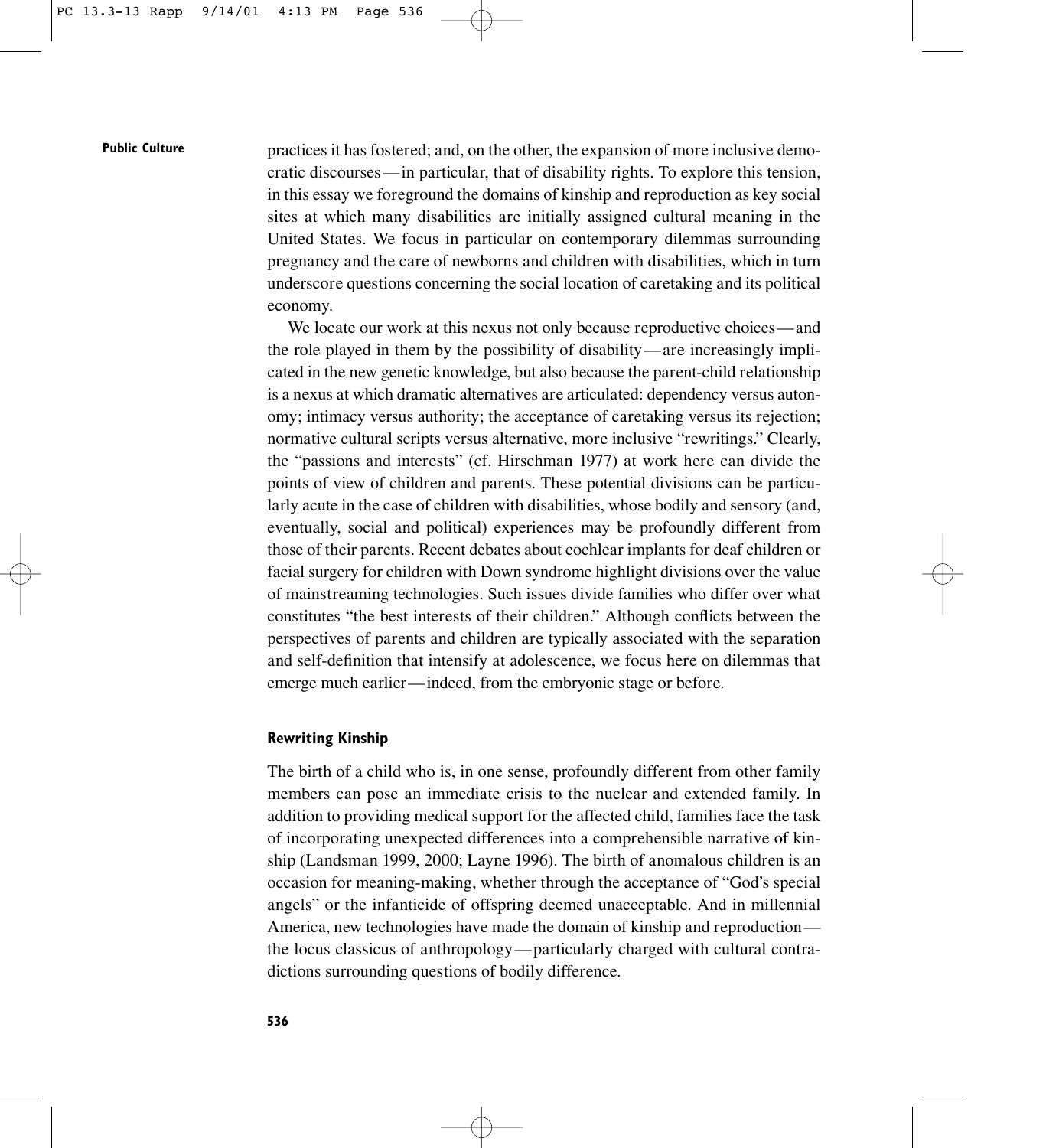A wide variety of contemporary cultural productions testify to this intensification. It is our argument that such public storytelling—whether in family narratives, memoirs, television talk shows and sitcoms, movies, or, most recently, through Web sites and Internet discussion groups—is crucial to expanding what we call the social fund of knowledge about disability. In opening up the experiential epistemology of disability, as shaped by and shaping the intimate world of nonnormative family life, such forms of public culture widen the space of possibility in which relationships can be imagined and resources claimed. We underscore the significance of this burgeoning public circulation of intimate disability stories, expanding the arguments of others regarding the place of intimacy in constituting subjectivities of all sorts. As Lauren Berlant writes in her introduction to the special issue of *Critical Inquiry* on intimacy,

Rethinking intimacy calls out not only for redescription but for transformative analyses of the rhetorical and material conditions that enable hegemonic fantasies to thrive in the minds and on the bodies of subjects while, at the same time, attachments are developing that might redirect the different routes taken by history and biography. To rethink intimacy is to appraise how we have been and how we live and how we might imagine lives that make more sense than the ones so many are living. (Berlant 1998: 286)

In the expanded domain of "public intimacy" linked to disability, different forms of embodiment are represented within the context of domestic routines and subjectivity. If this is true of information-sharing magazines such as *Exceptional Parent* and the slick and upbeat activist publication and Web site *WeMedia*, it is no less characteristic of academic writings by scholars who may themselves be disabled (Asch 1989; Charlton 1998; Fries 1997; Handler 1998; Hockenberry 1995; Kuusisto 1998; Linton 1998; Mairs 1996), or caring for disabled family members (Beck 1999; Bérubé 1996; Featherstone 1980; Finger 1990; Jablow 1982; Kittay 1999; Seligman and Darling 1989). We suggest that such representations—what we call disability narratives—are foundational to the integration of disability into everyday life in the United States, a process that is in turn essential to the more capacious notions of citizenship championed by the disability rights movement. As authored by disabled people and/or their family members, these narratives offer revised, phenomenologically based understandings that at times also anchor substantial analyses of the social, cultural, and political construction of disability. The dissemination of such intimate insights among a broader public has helped to mobilize an extraordinary and rapid transformation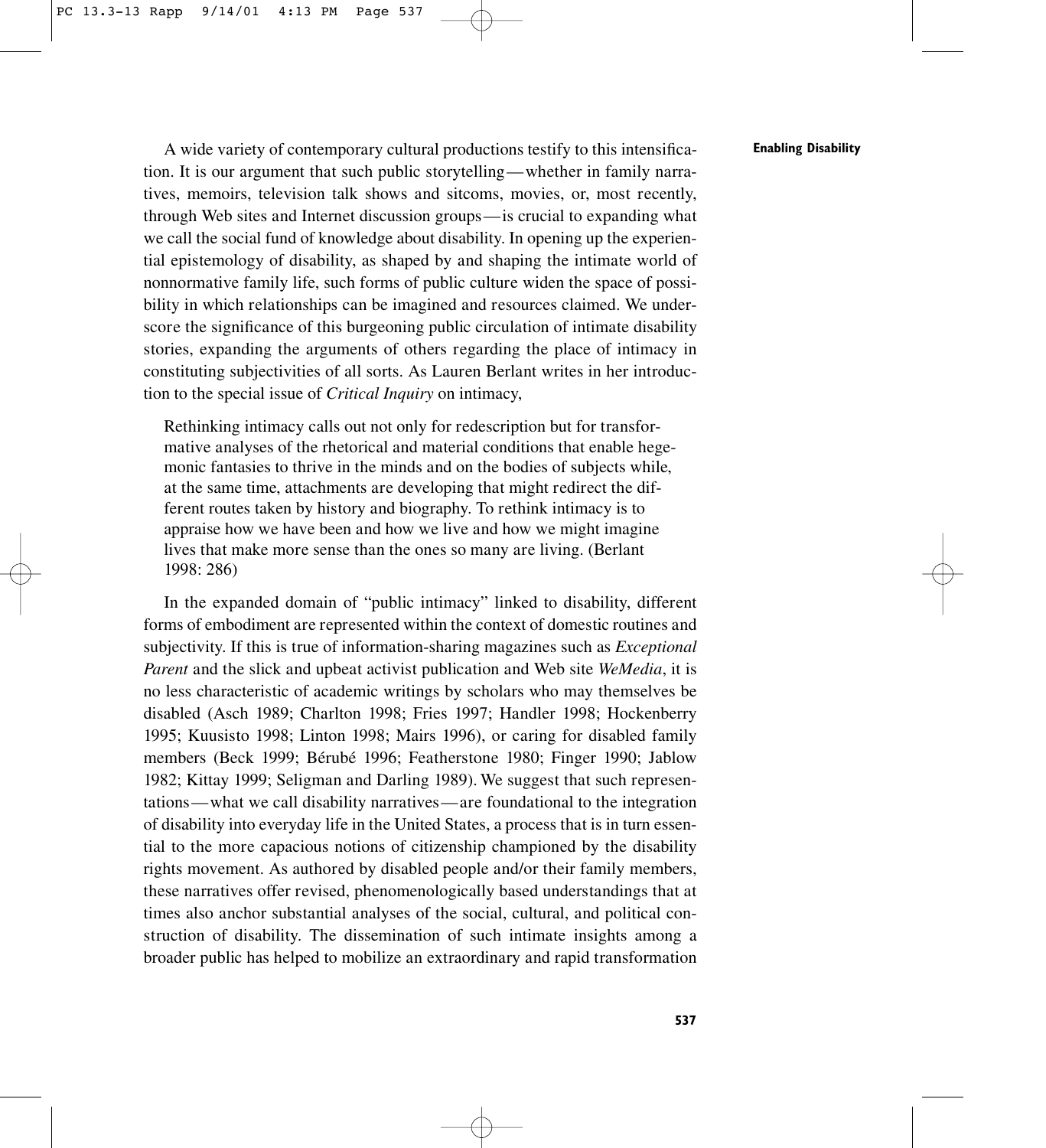since the 1970s in the way such notions as rights, entitlement, and citizenship are conceived—a transformation that is shaping public policy in areas such as health care, education, transportation, and access to built, aural, and visual environments.

Of course, not all disability narratives are so inclusive. A very different discourse about disability has emerged around the proliferation of reproductive technologies, in particular prenatal testing for detectable fetal anomalies. Certain assumptions are foundational to these processes. While U.S. genetic counselors are trained to express neutrality about the choices a pregnant woman and her partner may make around amniocentesis testing, the very existence of such a technology and the offer of such tests under the terms of consumer choice are premised on the desire for normalcy and fear of unknown abnormalities (Parens and Asch 2000). As anthropologists, our task is to understand how these neoeugenic technologies come to make cultural sense despite the emergence of more inclusive discourses of disability in other cultural domains. Prenatal screening, for example, is attractive to cost-accounting health care bureaucracies in which market forces increasingly stratify the "choices" made available to different constituencies as medical care becomes subject to the spreading hegemony of neoliberal practices and ideologies. The attractiveness of prenatal screening to cost-conscious health bureaucracies is a case in point: with the administration of medical care increasingly under the sway of hegemonic neoliberalism, market forces come to dictate what choices are available to different constituencies.

In the United States, and increasingly throughout the postindustrial world, the anxieties that accompany pregnancy are, we argue, exacerbated by the individualized and privatized nature of medical decision-making. When it comes to information about the forms of medical and community support that might be available to the family of a child with a stigmatized difference, the access of prospective parents is limited. They are often unaware of the social fund of knowledge that would help them make a more knowledgeable choice (Ginsburg and Rapp 1999). This de facto segregation is apparent in narratives elicited by researchers from pregnant women and their supporters about their attitudes and aspirations regarding prenatal testing (Browner 1996; Kolker and Burke 1993; Press and Browner 1995; Rapp 1999; Rothman 1986). Unlike the stories discussed earlier, few encounters with prenatal testing are rendered as public narrations. While the social science literature suggests that awaiting the results of an amniocentesis is quite stressful, the stress turns out to be ephemeral for those who receive normal diagnoses of their fetuses. They retrospectively experience the test as a nonevent; amniocentesis is quickly subsumed within the schedule of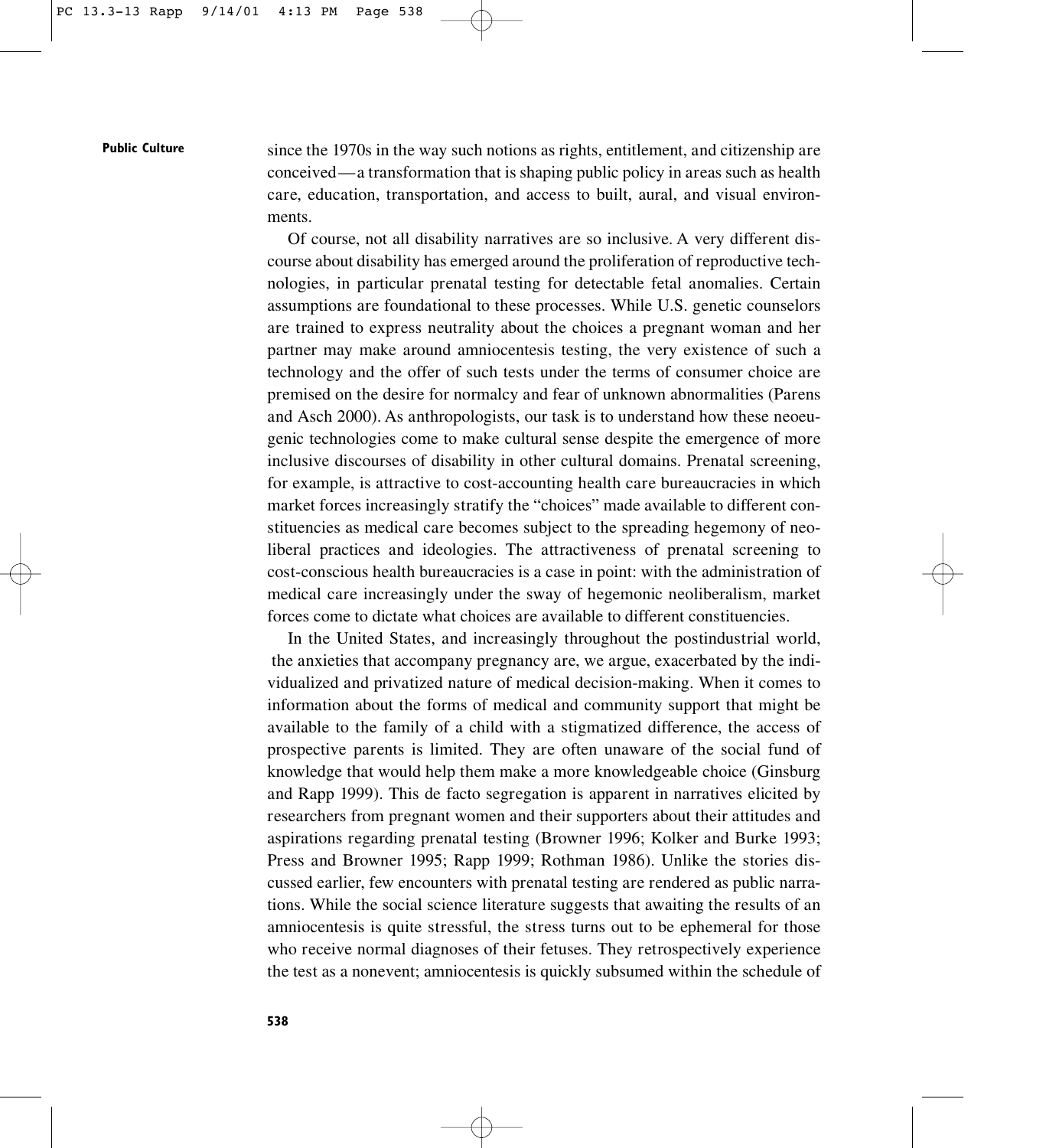now-routine health procedures whose presumed outcome is a "normal" baby. By contrast, most of those whose diagnosis is positive choose to end the pregnancy. Such events generally pass unmarked, as is the case with most abortions in the West (for the counterexample of Japan, see Hardacre 1997). Writing about abortion, especially under circumstances such as these, when the pregnancy was initially desired, is fraught with personal and political risk. Those few pregnant women who have breached the veil of privacy surrounding prenatal testing and abortion tend to circulate their stories only in specialized medical contexts (Green 1992; Brewster 1984; but cf. Rapp 1999). In describing their decision-making processes, they tend to emphasize the limits of caretaking within an available family structure and concern for a child's potential suffering.

Some people say that abortion is hate. I say my abortion was an act of love. I've got three kids. I was forty-three when we accidentally got pregnant again. We decided that there was enough love in our family to handle it, even though finances would be tight. But we also decided to have the test. A kid with a serious problem was more than we could handle. And when we got the bad news, I knew immediately what I had to do. At fortythree, you think about your own death. It would have been tough now, but think what would have happened to my other kids, especially my daughter. Oh, the boys, Tommy and Alex, would have done okay. But Laura would have been the one who got stuck. It's always the girls. It would have been me, and then, after I'm gone, it would have been the big sister that took care of that child. Saving Laura from that burden was an act of love. (Rapp 1999: 247)

Such stories provide an illuminating, if stark, comparison to the more established and more acceptable genre of disability narratives. The themes shaping these different genres of narratives about disability reveal the crucial role that kinship plays in social exclusion, on the one hand, and as a site for the transformative cultural work that can help resituate disability in contemporary American social life, on the other. Clearly, disability stories are complex and variable. The parenting literature, for example, is fraught with the tensions between efforts to normalize the experience of disability and the need for advocacy and special resources to accommodate those who cannot enter mainstream American society through the same pathways or trajectories as most others.

These tensions are themselves a reflection of the way that consumer capitalism is shaping the experience of reproduction in the United States. Perhaps the starkest examples are provided by the contemporary trend of increasingly aggressive medical intervention, with the new reproductive technology of prena-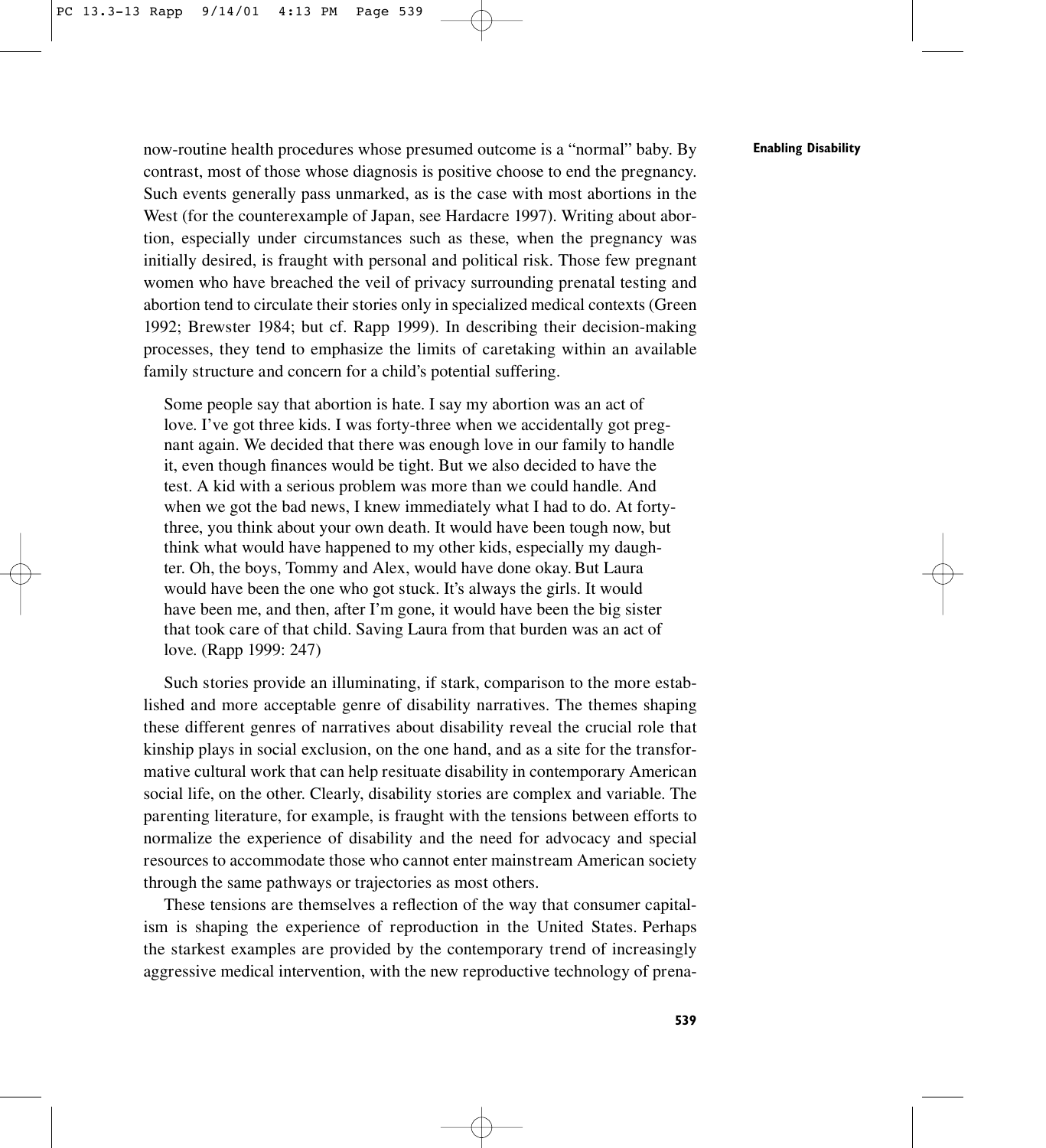tal testing conjuring up a familiar specter from dystopian science fiction: that of designer babies for the market (McGee 1997). At the same time, large numbers of compromised babies are able to survive thanks to advances in medicine and in therapeutic regimens such as occupational therapy and infant stimulation programs (Landsman 1999, 2000). These diverging sociomedical practices, which are increasingly part of normal obstetric and neonatal medicine, embody a doubled telos of modernity and technology. The practices of genetic testing, and other genetic research, seem to promise perfectibility for those who choose and can afford cutting-edge interventions (although what "perfectibility" might mean in practice is highly contested, as we discuss below). Concomitantly, other new technologies, medical and otherwise, offer another promise of expansive democratic inclusion and improved quality of life for those marked by difference from a hegemonic norm of embodiment (Blair 2000).

Suppressed in these narratives of modernity, which stress individual choice and achievement, is the crucial place of kinship and gender in structuring these possibilities. Specifically, this double telos places pregnant women under the very American pressure of "choice." Many women, and especially women with first pregnancies, imagine themselves entering the workplace of contemporary mothering in one of two ways. Most plan to control the balance between participation in wage labor and the domestic economy. They use prenatal testing hoping never to face a pregnancy whose outcome would demand more caretaking than they feel they could provide; selective abortion haunts this dilemma. This model of rationality fits easily with the one that has emerged with genetic counseling, which assumes the power of individuals, no matter how constrained, to make rational choices that will "improve the quality" of their lives. A minority of women approach these tests differently, without intent to abort. They view the test as a technology for appropriate preparation should they need to provide specialized support for the birth of a child with a serious disability. In both cases, the assumption endures that infant and child care are primarily the responsibility of the individual mother, with support from other kin and recourse to the marketplace, if finances permit.

The caretaking of a disabled infant requires different and expanded resources than can be provided by most kin groups without additional forms of support. The complexities of mobilizing the necessary medical, therapeutic, and social support reveal the limits of kinship within a gendered nuclear family structure. It is through this revelation, we suggest, that some begin to reimagine the boundaries and capacities of kinship and to recognize the necessity of broader support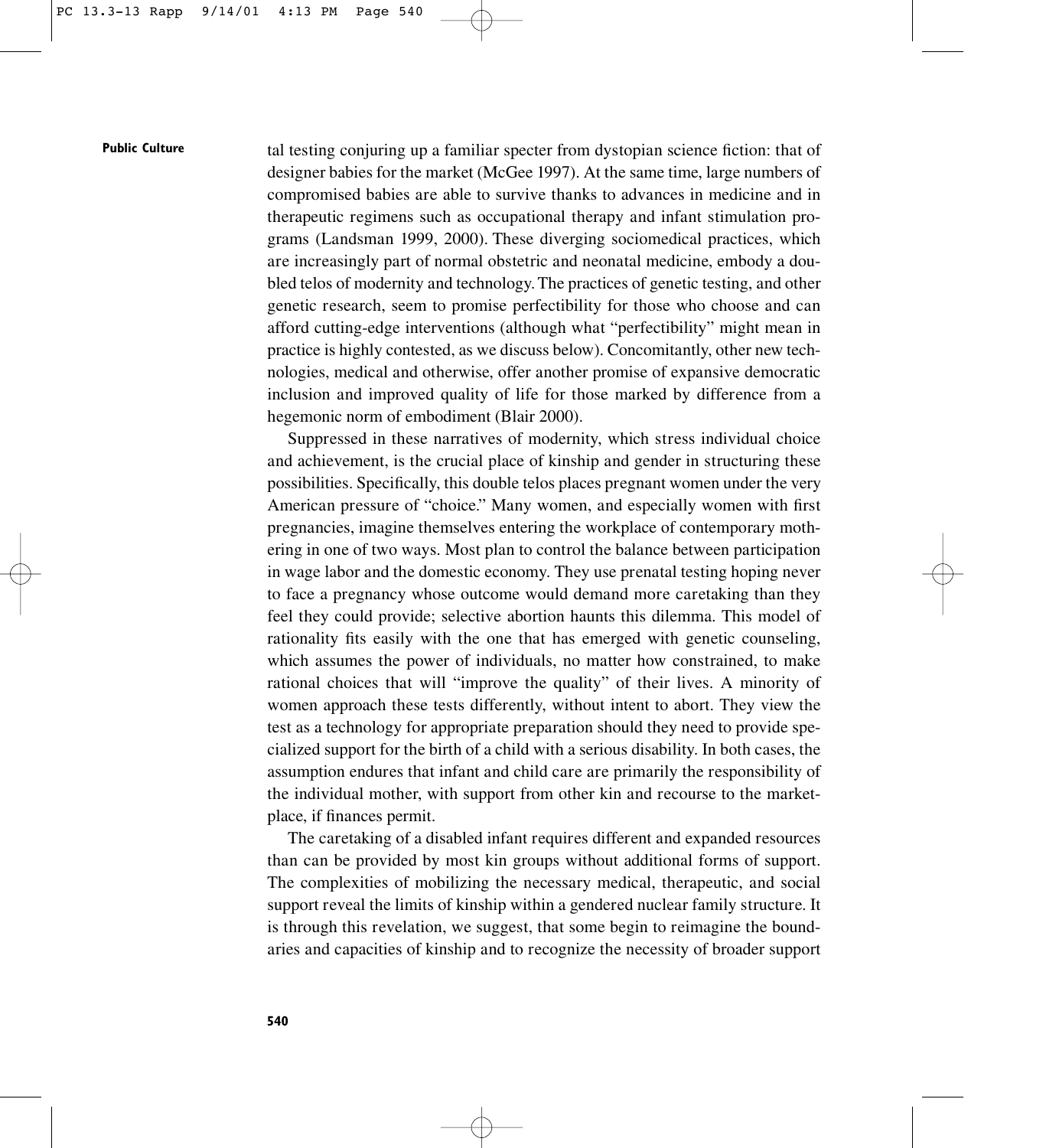for caretaking. On occasion, they are motivated to rewrite kinship in ways that circulate within larger discursive fields of representation and activism.

#### **Enabling Disability**

# **The Limits of Kinship**

Despite a quarter century of activism, policy innovation, and the substantial provision of public services, in the United States, the securing of care for disabled members rests with the family. A vast gap remains between the rhetoric of public inclusion that mandates everything from universal design to inclusive classrooms and the battles that still have to be fought on a daily basis to ensure their availability—battles which not everyone can or will fight. As the mother and the aunt of a child with significant disabilities point out in the article "Uncommon Children":

Laws attempt to provide parity in society for disabled individuals, but do they go far enough? Underfunded and understaffed public schools may be hard-pressed to meet sophisticated or extensive needs. Parents of "special ed" children become angry at the lack of responsiveness while parents of typical children grow resentful of monies seemingly diverted from regular ed. The very people who need to work together to meet these complex challenges are often pitted against each other.

We expect parents of children with disabilities to "rise to the occasion," but some don't or can't. As a nation we were recently horrified by the Kelsos, who left their profoundly disabled ten-year-old at a Delaware hospital with a note saying they could no longer care for him. Certainly, they did the wrong thing. But their desperate act should not be dismissed lightly as simply aberrant. (O'Connell and Foster 2000: 18)

When we step back from this impassioned description of a grim social landscape, we recognize this narrative as grounded in a potentially productive tension between a capacious view of liberal democracy, in which law and social services are expanding to accommodate the needs of people with disabilities, and the reality of the daily tasks of caretaking, which remain in the household, dependent on family—and overwhelmingly female—labor. At the same time, biomedical technology holds out utopian promises that elide the dilemmas of caretaking while raising others about perfectibility, exemplified in a variety of sometimes controversial supports to people with disabilities, from cochlear implants for the hearingimpaired to computer resources for "fast-forwarding" learning-disabled students. Technology has also delivered a rapidly expanding panoply of reproductive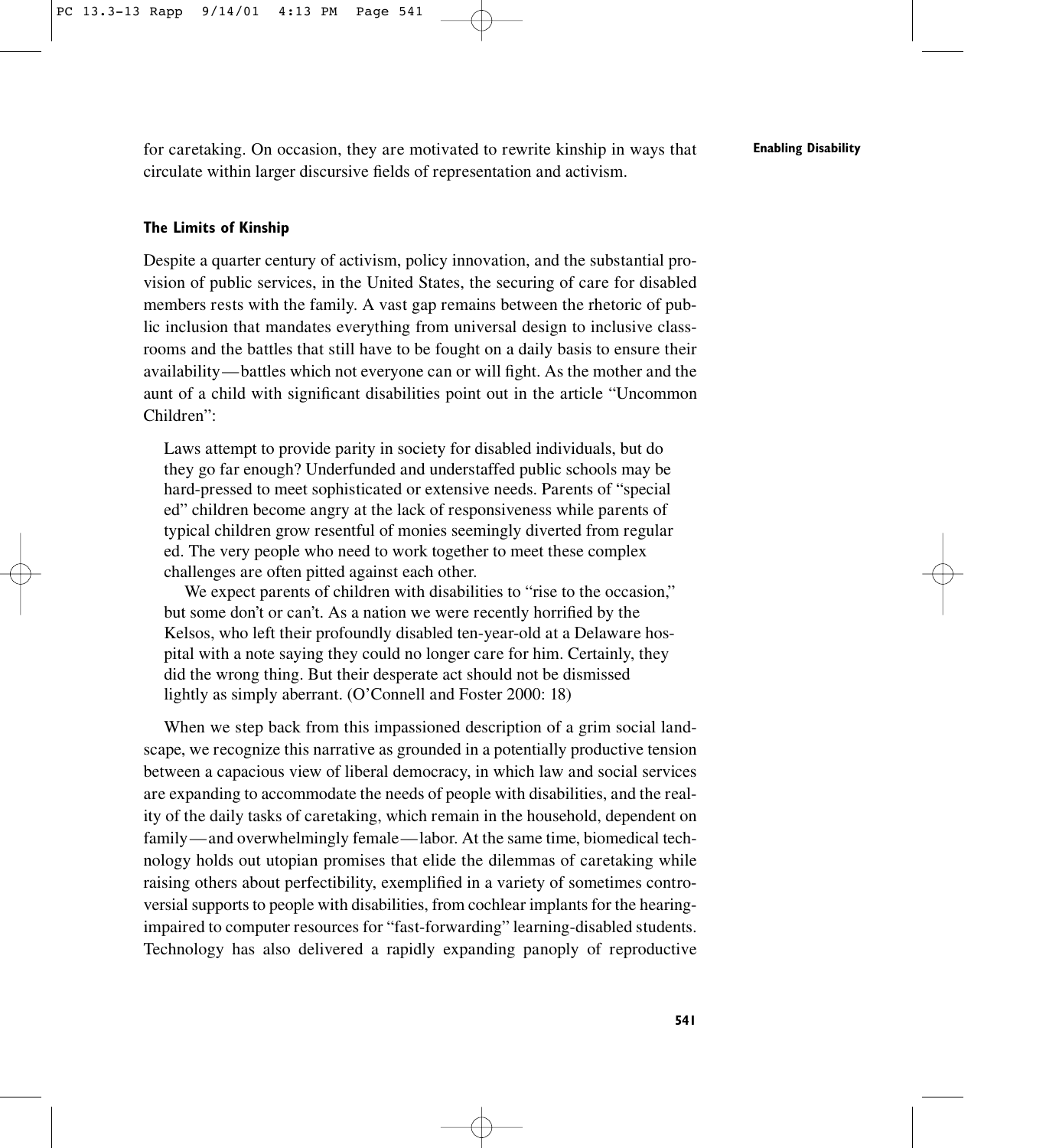choices. Reliable and inexpensive birth control, infertility treatments, and safe and legal abortion have greatly enhanced women's ability to control the circumstances of mothering. The prenatal diagnosis of disabling conditions in fetuses is surely part of this technological modernity. The common choice to abort based on such diagnoses suggests the limits of the expansion described above and the implicit recognition that much of the labor of caretaking, especially in infancy and childhood, still falls on mothers.4 In a sense, technologies such as amniocentesis are allowing pregnant women and their partners to construct the limits of kinship on their own terms, however constrained. Realistically, many fear that the social support that they would need for a disabled child might be difficult to obtain. This was true in many of the narratives of working-class women who chose amniocentesis, who had vivid images of what a chronically ill child might do to their lives. One woman explained her decision to have prenatal testing this way:

With my other two, Lionel worked nights, I'm on days, we managed with a little help from my mother. When Eliza was three, my mother passed on, then my sister, she helped me out as much as she could. With this one, we're planning to ask for help from a neighbor who takes in a few kids. I couldn't keep a baby with health problems. Who would baby-sit? (Rapp 1999: 145)

Such stories poignantly illustrate how close to the edge many parents feel when they imagine the juggling of work and family obligations should disability enter an already tight domestic economy. Such stories can also mask deep-seated prejudices against the imagined "courtesy stigma" incurred by those close to people with "spoiled identities" (Goffman 1963). Yet it is important to highlight the material pressures under which many families with two working parents find themselves and that serve as the matrix in which the decision to use prenatal testing is made.

As we noted above, some have argued that in an upper-middle-class environment where children are increasingly regarded as commodities, genetic testing raises expectations among parents that they can "choose" to have a "perfect" baby (Browner and Press 1996; Press and Browner 1995; Corea 1985; Rothman

<sup>4.</sup> Of course, fathers have frequently been deeply involved and committed to this kind of labor and have played exemplary public roles as well (e.g., Oe 1995, Bérubé 1996). However, the high divorce rates in families with disabled children is one indication that such fathers might be more the exception than the rule. We also note the gendered nature of caretaking and the professions associated with it, such as nursing, home health care, special education, and occupational and physical therapy.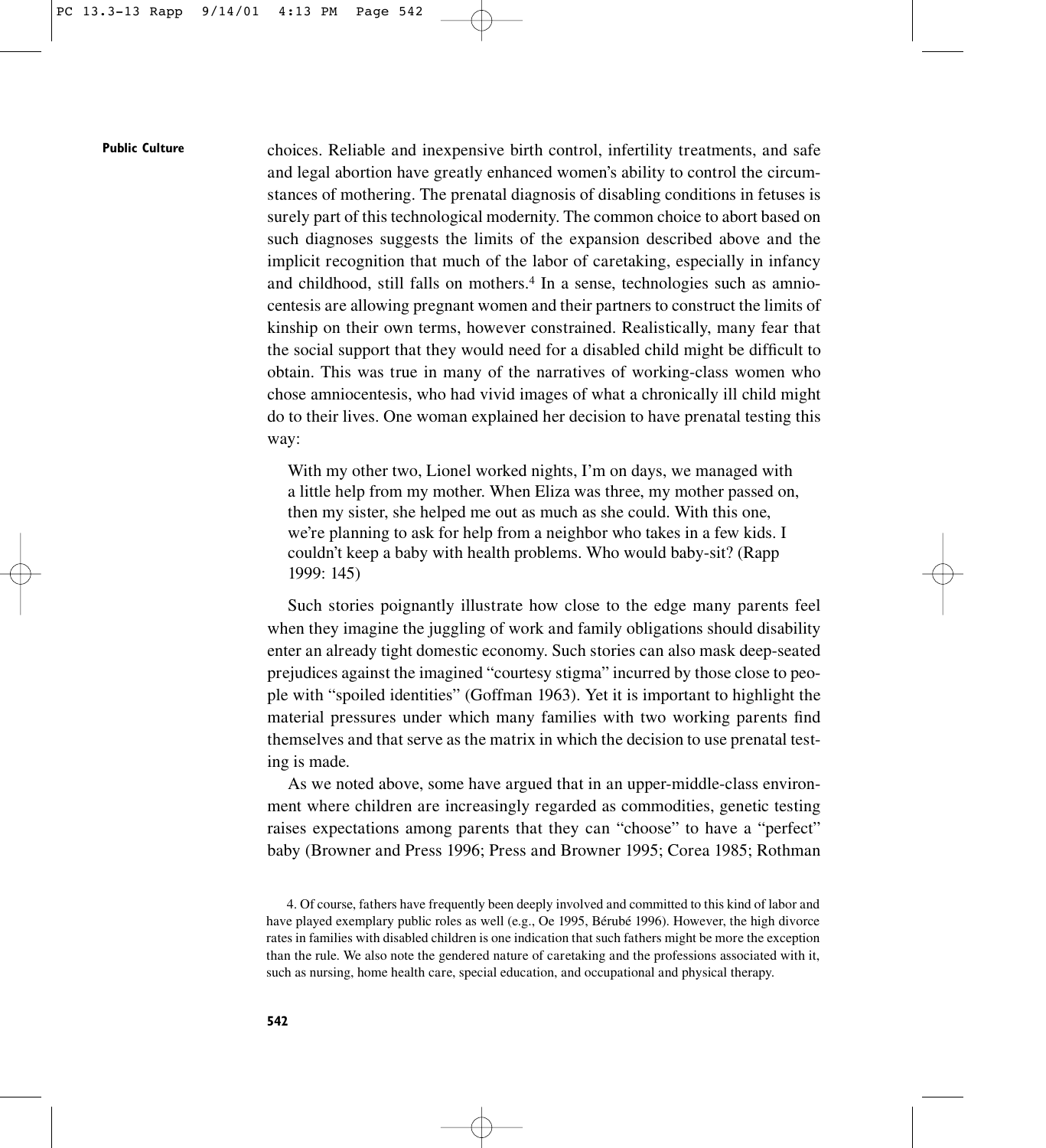1986). A more complex scenario emerges when women of diverse class, racial, religious, and national backgrounds who were offered prenatal testing were interviewed (Rapp 1999). Whatever their cultural background, most pregnant women and their supporters are concerned not so much with perfection, but seek basic health and "normalcy," recognizing the limits of the material circumstances within which they undertake mothering. Indeed, some were willing to live with a range of disabling conditions if they could manage it practically and if the child could enjoy life. Nonetheless, most were frightened by the stigmatizing conditions that the test might predict, about which they knew almost nothing, and whose consequences they could only imagine (Rapp 1999). Such conflicted responses are not surprising, given that the survival of disabled infants has escalated dramatically thanks to improvements in infant surgery, antibiotics, and lifesupport technologies. At the same time, the knowledge of what is entailed in caring for such children remains absent from mainstream discourse, underscoring a sense of social segregation and stigma. On the genetic frontier, where the use of prenatal diagnostic technologies is rapidly becoming routine, a gap exists between the medical diagnosis of a fetal anomaly and social knowledge about life with a child who bears that condition. In this gap, the use of amniocentesis and selective abortion becomes perfectly rational. This tendency to marginalize and segregate disability issues will continue, legal progress and expanded public consciousness notwithstanding, until the conditions of care are less privatized and the social fund of knowledge is increased. It is this disjunction, then, between neighboring fields of social knowledge that animates the narrative urgency of those compelled to tell what might be termed their *un-natural histories*, as they struggle to represent the difference that disability makes in the domain of kinship.

## **Changing Cultural Scripts**

The cultural dialectic between perfectibility and inclusion has often animated the work of the activist individuals, families, and groups who are the crucial link between the intimate domain of kinship and the broader public sphere. The utopian promise of perfectible children has had a long-standing hold on the American cultural imagination and is particularly powerful under current technoscientific regimes. At the same time, the ideal of equality has been the touchstone of a range of social movements that demand inclusion for those excluded on the basis of differences coded as biological deficiencies. Over the last twenty-five years, they have helped to catalyze policy initiatives that offer a potentially radi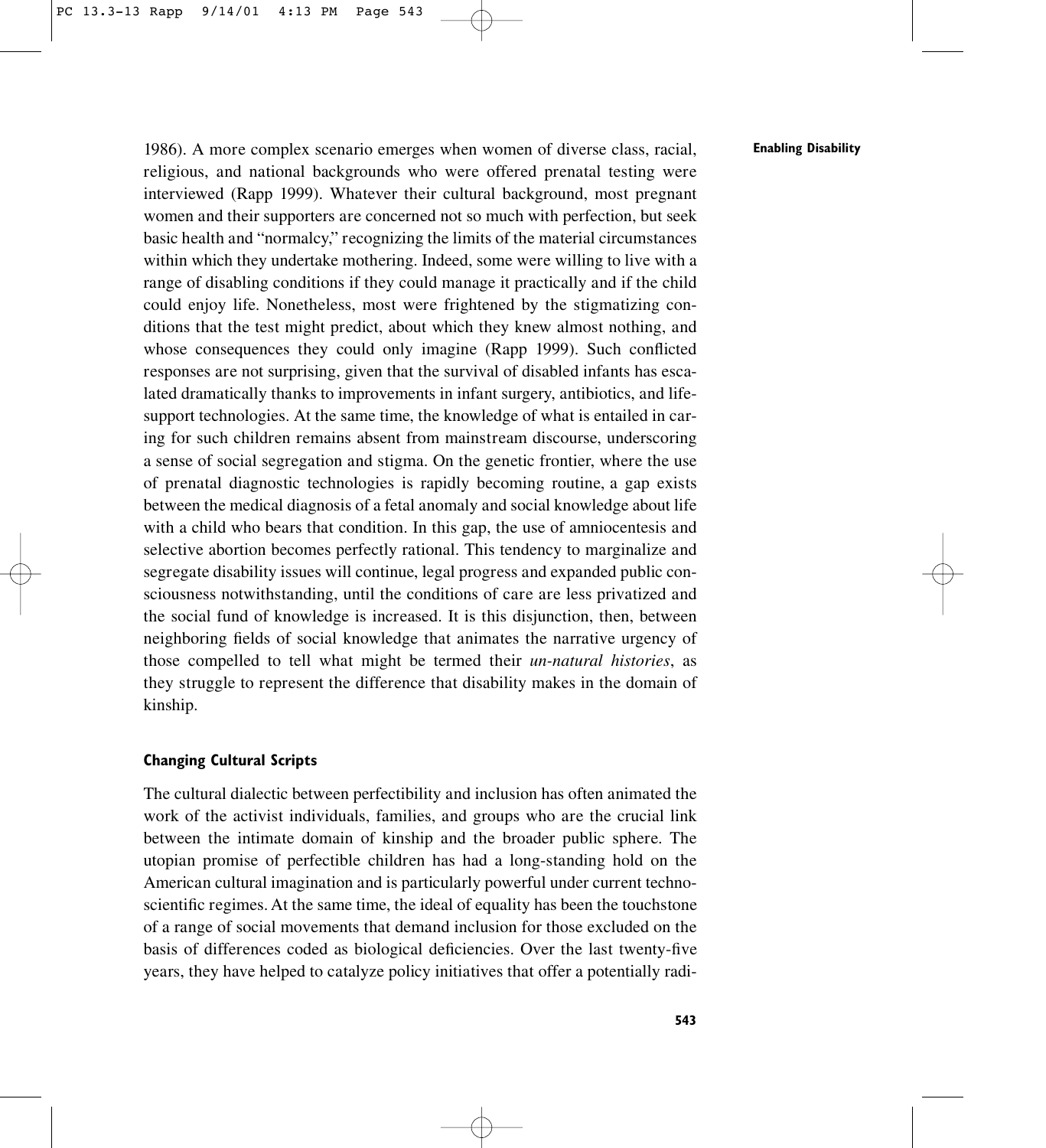cal challenge to the boundaries of citizenship and the relations of obligation between (temporarily) able-bodied and dependent people across the life cycle. The IDEA, or Individuals with Disabilities Education Act (1975), followed by the ADA, or Americans with Disabilities Act (1990), are the two key pieces of postwar federal legislation that have established the framework for the civil rights for Americans with disabilities. These accomplishments have dramatically transformed both the institutional and intimate frameworks within which American families operate.

The responses of what Oe calls "disabled families" have shaped and been shaped by these historically shifting conditions. In the 1950s and 1960s, for example, many middle-class parents were commonly advised to institutionalize "nonnormal" children whose survival rate was rising due to aggressive medical innovations, erasing their presence from the household and muffling their voices in family stories. Since the 1970s, however, deinstitutionalization and earlyintervention programs have increasingly supported families in keeping disabled children at home. Responding to these changed circumstances, some families have begun to articulate new and public versions of domestic life with disabled children in an effort to reconfigure the discursive space defining these social fields. At the same time, a combination of forces—the *Roe v. Wade* decision legalizing abortion in 1973; the international development of prenatal genetic testing; and the rise of second-wave feminism, with its advocacy of broad-based options for women's public and private lives—increasingly medicalized and individualized the cultural salience of reproductive choice. Twenty years on, the dilemmas of such "choices" have become a staple of public debate, as powerful medical, genetic, and prosthetic technologies extend and enable fragile lives even as prenatal screening technologies give prospective parents the option to terminate an anomalous pregnancy. Citizens of this "republic of choice" (after Friedman 1990) face contradictory options that exceed the extant frameworks for ethical deliberation. In the contemporary scenario, it is women in particular who have thus been cast as moral pioneers. These anxiety-provoking circumstances generate and are reflected in contemporary public testimony about disability, whether in the work of accomplished writers such as the Nobel Prize–winning Oe or in less prominent forms of cultural production. Such narrative engagements with unanticipated difference within the intimate culture of the family can be understood as interventions into the public sphere. They work to subvert the hegemonic discourse of perfectibility disseminated by such sites as obstetric medicine, middle-class parenting literature, and, more generally, contemporary U.S. models of personhood that valorize celebrity and individual will.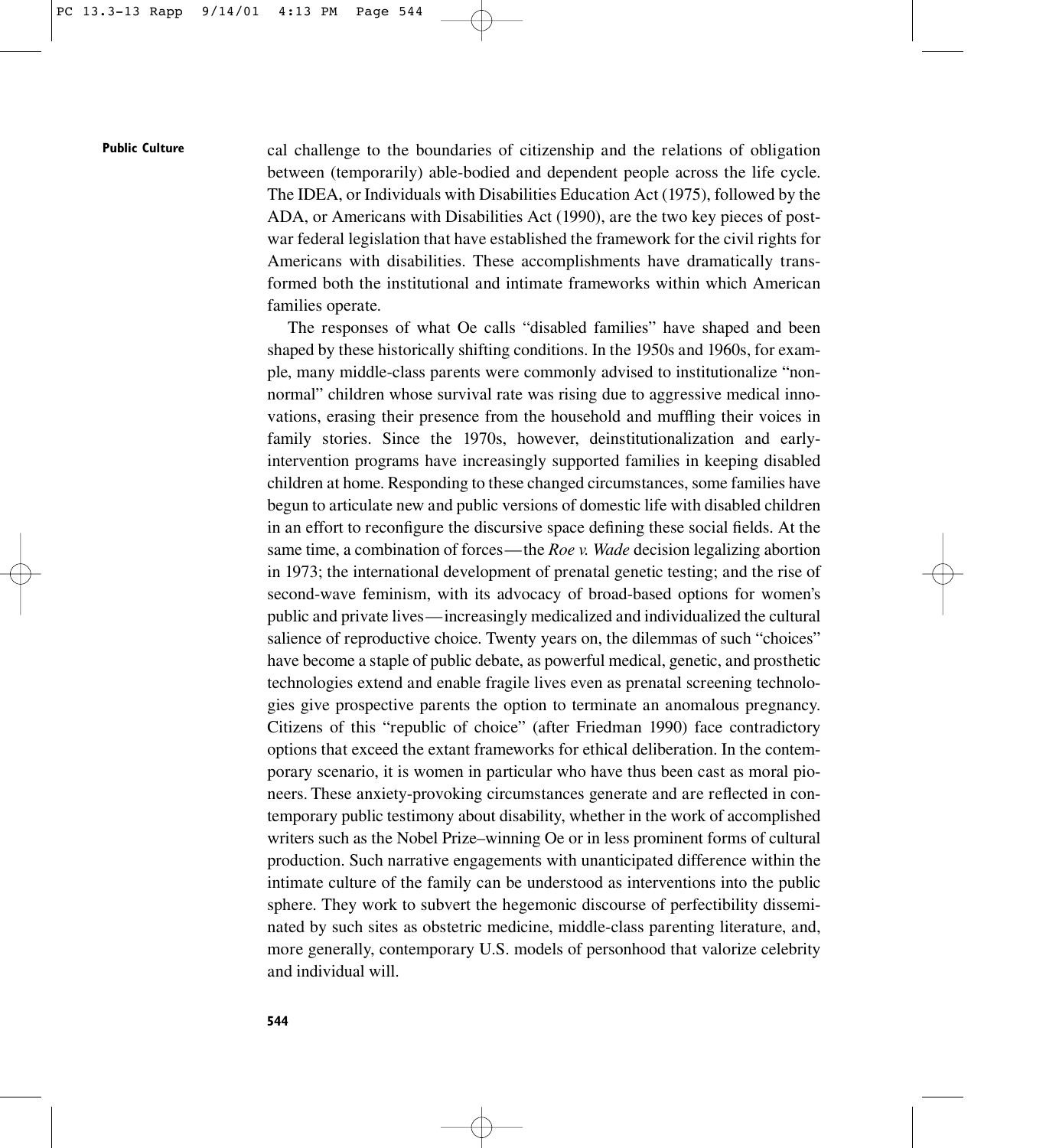The cultural activity of rewriting life stories and kinship narratives around the fact of disability, whether in memoir, film, or everyday storytelling, enables families to comprehend (in both senses) this anomalous experience, not only because of the capacity of stories to make meaning, but also because of their dialogical relationship with larger social arenas. Indeed, the transformation of both emotional and technical knowledge developed in kin groups with disabled family members can foster networks of support from which activism may emerge. In other words, the way that family members articulate changing experiences and awareness of disability in the domain of kinship not only provides a model for the body politic as a whole, but also helps to constitute a broader understanding of citizenship in which disability rights are understood as civil rights (Asch 1989; Bérubé and Lyon 1998; Kittay 1999; Linton 1998).

# **Mediating Disability**

The creation of kinship ties between nondisabled and disabled people requires the imagining, for many families, of an unanticipated social landscape. This sense of reorientation to a place of possibility, as opposed to disappointment, is evident in the text of a flyer posted prominently in many American pediatric wards. It offers families of chronically ill and disabled children a parable of an unexpected journey to an unknown world, a counternarrative of hope in the face of the sense of crisis experienced by many families with hospitalized offspring:

# *Welcome to Holland*

Imagine you have planned a vacation to Italy, to see the rose gardens of Florence. You are totally excited, you have read all the guide books, your suitcases are packed, and off you go. As the plane lands, the pilot announces, "Sorry, ladies and gentlemen, but this flight has been rerouted to the Netherlands." At first you are very upset: the vacation you dreamed about has been canceled. But you get off the plane, determined to make the best of it. And you gradually discover that the blue tulips of Holland are every bit as pretty as the red roses you had hoped to see in Florence. They may not be as famous, but they are every bit as wonderful. You didn't get a red rose. But you got a blue tulip, and that's quite special, too.5

5. Rayna Rapp first heard this parable, attributed to Emily Kingsley, at a Down syndrome parents' support group in 1985. It was plastered on the walls of the pediatric ward Faye Ginsburg occupied with her daughter for most of 1989. More elaborate versions have since appeared in print, at sites as diverse as the Brooklyn waiting room of a school board Committee on Special Education and the back of a newsletter for parents of disabled children.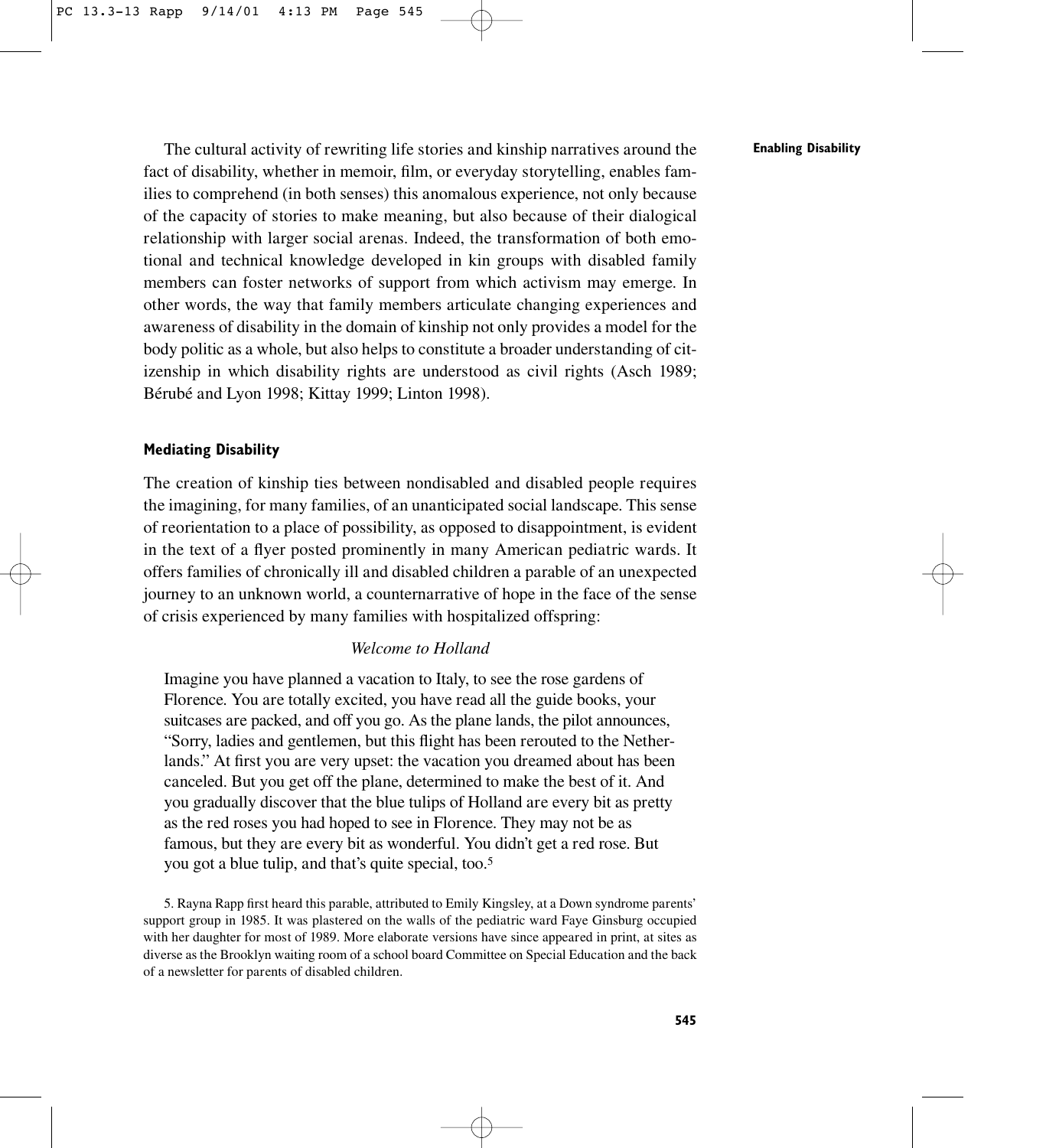The almost invisible yet widespread circulation of this endlessly photocopied document joins a range of popular imagery in which people with disabling conditions are becoming ever more visible in the public sphere. There is indeed often a direct relationship between the initial efforts of families to reimagine their narratives and the more public actions they undertake to help rescript narratives of inclusion at a broader cultural level. But the call to rethink kinship enacted in the posting of the Blue Tulips flyer is relatively recent and very much the product of the activism of families who have struggled against the categories imposed by medical and bureaucratic regimes.

The example of Down syndrome can illustrate the negotiation of such a category. Until the 1970s, many U.S. doctors would not treat the esophageal and heart problems for which newborns with DS are at increased risk, although the procedures for repair were increasingly well known. Parents of such children were encouraged to "let go," and often had no source of knowledge with which to dispute medical experts. The result was passive infanticide, or what medical historian Martin Pernick (1996) has called the "Black Stork." For children who survived, institutionalization was common; removal from their families was considered the responsible action to take for their care. Children with DS were regarded as incapable of emotional attachment or education. It is only since the 1970s that the conjunction of the deinstitutionalization movement, the creation of earlyintervention programs for developmentally delayed infants and toddlers, and the passage of federal and state laws protecting the civil rights of the disabled have provided a social environment in which most families of DS children are now able to take them home at birth. This remarkable shift in biomedical, legal, and familial discourse and practice can be attributed in part to the direct activism of parents' groups such as the Association for Retarded Children (now the Arc) as well as to the indirect impact of writings by the kin of DS people—and eventually by affected individuals themselves—particularly in the form of memoir. Such rescriptings present an alternative world of kinship based on a shared difference, a phenomenon common to many disability support networks (Rapp, Heath, and Taussig 2001). The following quote from two authors who recently became disability activists on behalf of their child clearly acknowledges an indebtedness to those whose narratives have created a sense of kinship that spans generations and crosses biological family lines:

Like all parents of children with Down syndrome, we owe a great deal to the authors of books like *Count Us In*—themselves young men with Down's syndrome—and their families for having transformed the social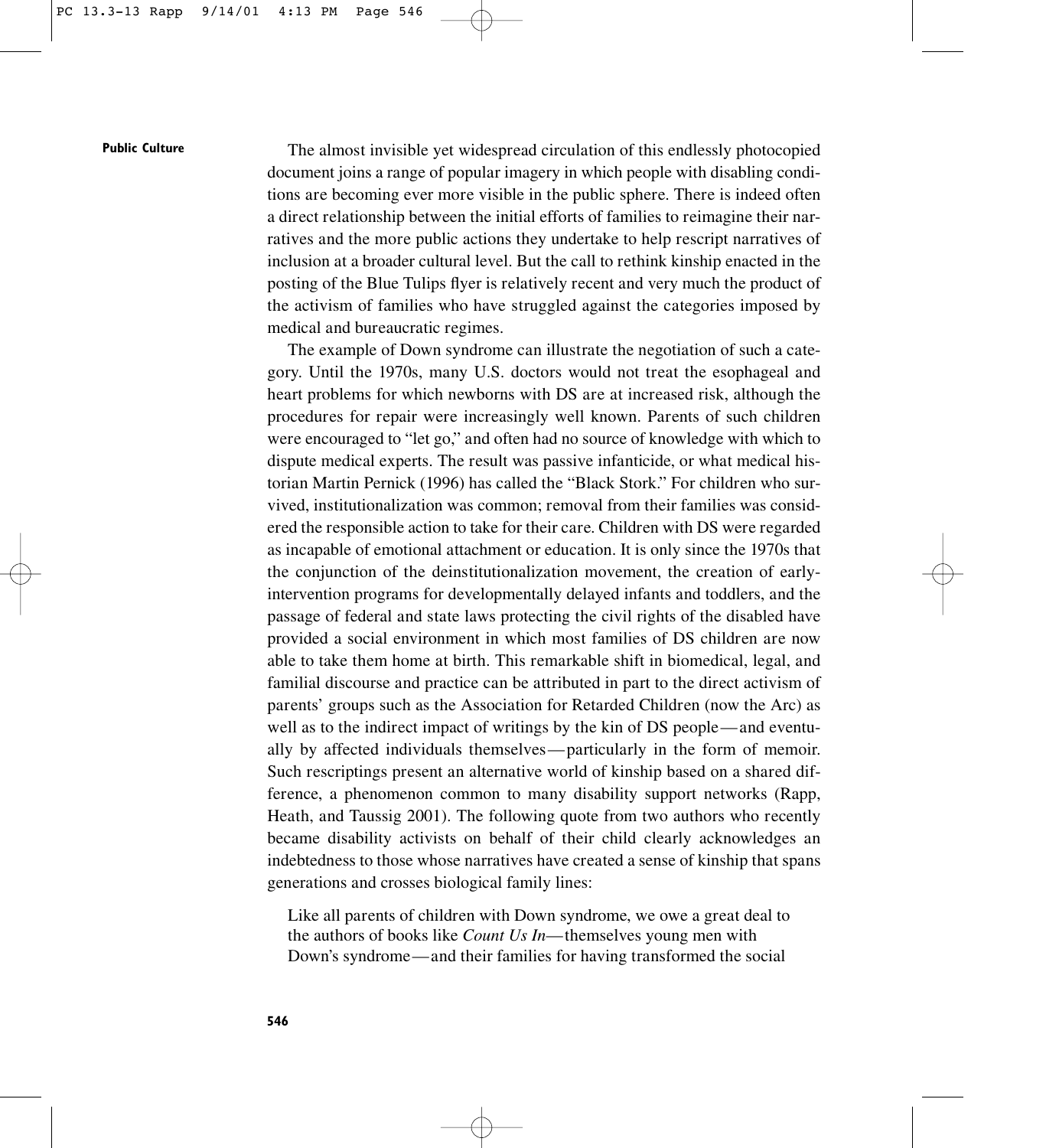meaning of Down's syndrome by helping to develop what's now called "early intervention for infants with disabilities." But we also find ourselves the unwitting heirs of people and movements *we never knew we were related to*. We saunter with our Jamie publicly largely thanks to Dale Evans who, in 1953, wrote *Angel Unaware*, a best selling memoir of her daughter Robin who was born with Down's syndrome and died at age two. (Bérubé and Lyon 1998: 274, emphasis added)

Despite the progress that has been made since the publication of *Angel Unaware*, bringing a child with DS home is still an act of personal assertion in the United States; in New York state and many other places, the mother of a newborn diagnosed in the hospital is always offered fosterage or adoption placement. Although this practice is shockingly offensive to many new mothers, we should point out that it developed with "the best interests of the child" in mind. Hospital personnel know that disabled babies are at high risk of being abandoned; as they grow older and more difficult to care for, they also grow harder to place in a good home. As newborns are the easiest babies to place, social workers offer information on adoption right away. But the practice has an unintended consequence. The task of composing a normalizing narrative that can create a space of inclusion for the DS child within the family circle is immediately thrust upon the mother, who has to justify to medical personnel the otherwise unproblematic action of taking her newborn home with her.

Constructing such a normalizing narrative is an ongoing process. Down syndrome affects the full spectrum of class and ethnic differences in the United States, and parents of DS children pursue a correspondingly wide variety of strategies for expanding the reach and support of their children's lives. The established script of Down syndrome is being rewritten across a range of sites in a way that opens up a supportive universe for disabled people and their kin. The Special Olympics; infant stimulation programs; consciousness-raising and other sorts of events organized by the disability rights community; and Internet chat groups are all examples of sites that can help reconfigure community for dubious family members.

These forms of positive public mediation of disabled people play an important role in refiguring the cultural landscape for new generations of families engaging with the social fact of disability. The activism of one parent, Emily Kingsley, a scriptwriter for the children's television program *Sesame Street*, is exemplary of this process. Kingsley was told that her son "would never have a single meaningful thought" when Jason was born and diagnosed with Down syndrome. She was counseled to institutionalize Jason immediately and to "try again" (Kingsley and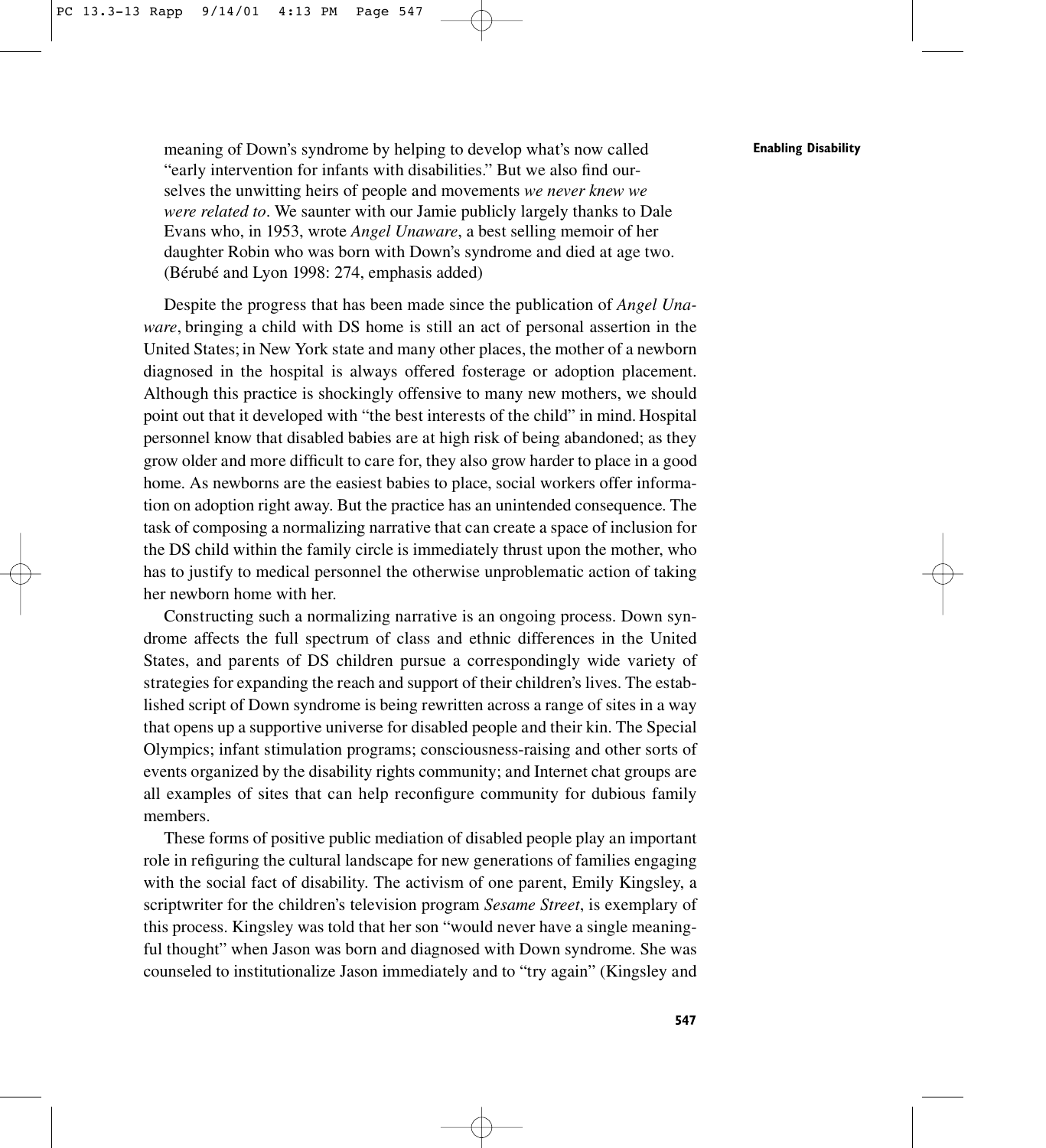Levitz 1994: 3). Instead, she wrote him into the script of *Sesame Street*, where he appeared throughout his childhood. Contrary to the dire predictions for his intelligence, at age six he was "counting in Spanish for the cameras" (1994: 4). The Kingsleys' cultural activism opened the door for people with other disabilities people using wheelchairs, braces, and seeing-eye dogs—to appear as part of the quotidian world of mass media that is now an integral part of the public sphere of most postindustrial countries. Jason himself went on to coauthor the aforementioned book, *Count Us In*, with his friend Mitchell Levitz, who also has DS. Later, his mother scripted a prime-time docudrama based on her family's experiences, entitled *Kids Like These* (CBS, 1991). Of course, this ability to work in (and have access to) such media venues is not simply a matter of individual achievement, but also of the cultural capital of activist families. As Bérubé and Lyon (1998: 282) point out: "Their fame . . . depends on their good fortune: not only were they born into extremely supportive families that contested the medical wisdom of their day, but they were born into families well-positioned for activism." Another mother, Gail Williamson, whose son Blair has DS and has also appeared on television, was moved to establish Hollywood's first talent agency for disabled actors in the entertainment industry (Gray 1999).

Many Americans met their first person with Down syndrome in the late 1980s through the virtual presence in their living rooms of Chris Burke, who became a teen star in ABC's *Life Goes On.* Introduced by cast members singing the Beatles' popular song, "Ob-La-Di, Ob-La-Da, Life Goes On," the show provided a realistic depiction of disability as part of everyday family life, while indexing, as the theme song's lyrics do, an optimistic message of possibility. But Chris's story is not only about his heroic triumph over adversity as an individual (Burke and McDaniel 1991). It is imbricated in the complex nexus of changing contexts sketched above that have radically altered the biomedical, familial, practical, and legal narratives structuring disability in America over the last three decades.

Inevitably, the advertising industry was quick to follow the lead of *Life Goes On*, recognizing the potential for growth, not only in direct sales to market niches ranging from psychotropic pharmaceuticals to adaptive technologies, but also in a more indirect appeal to the loyalty of families with disabled members, through the inclusion of DS kids and teens in commercials for McDonald's, Benetton, and even in popular advertising circulars. Such efforts have been subject to criticism from some activists for reducing issues of citizenship to consumption. Yet the presence of people with visible disabilities in the landscape of popular and commercial culture has been embraced enthusiastically by many families as a sign of the growing public incorporation of this historically stigmatized difference. It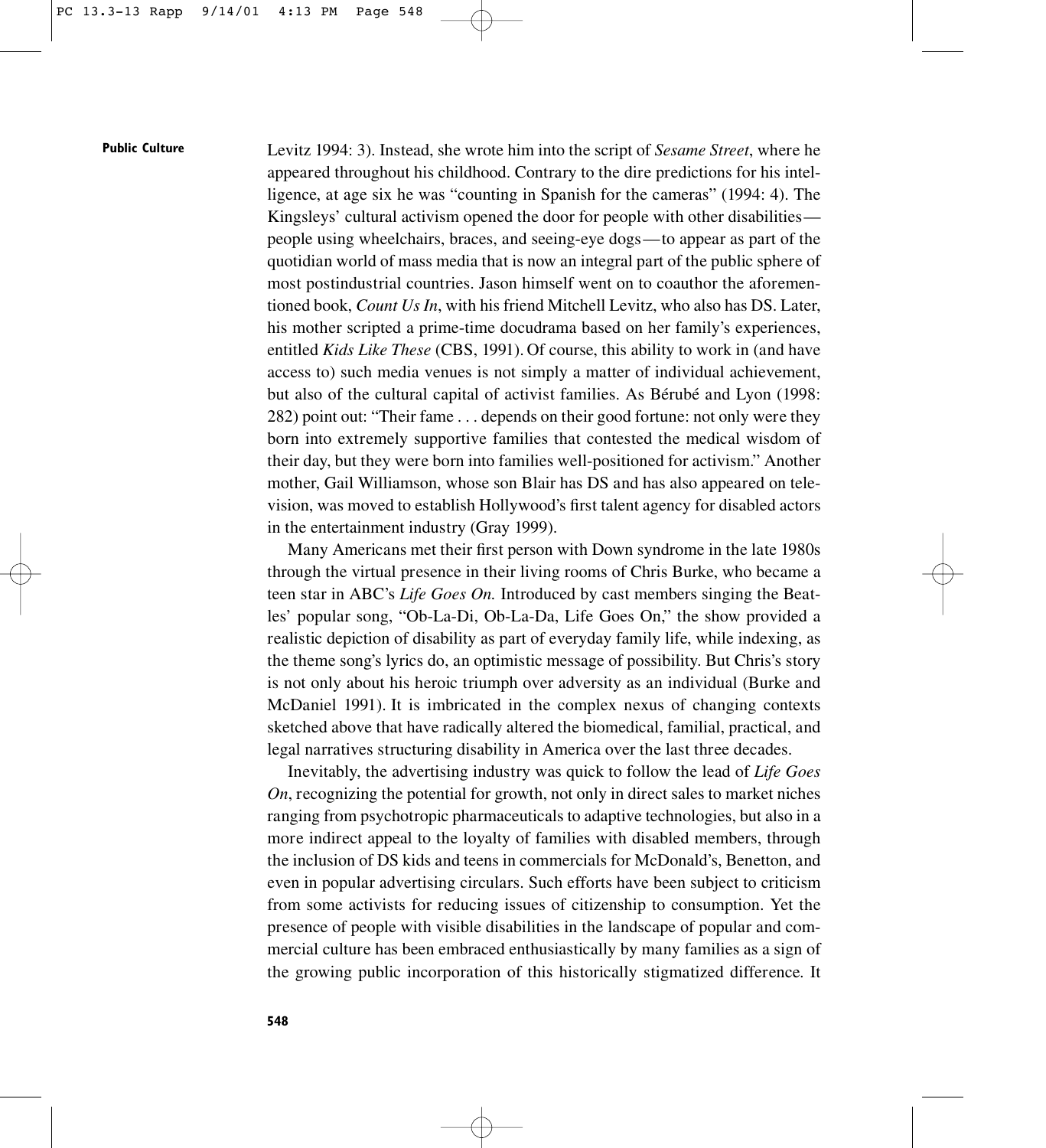speaks as well to the erasure of disabled characters that continues to prevail in the popular media since the appearance of such figures, even in advertising, is still regarded as exceptional.

# **"What Are You Staring At?"**

Whatever progress has been made, there are still relatively few televisual spaces for children that regularly feature kids with disabilities talking about their own lives (as opposed to what some disabled children refer to as "models in wheelchairs"). The shows discussed above are salient exceptions, as is the Nickelodeon children's cable network's magazine program, *Nick News*. "What Are You Staring At?" was an innovative special produced by *Nick News* that aired repeatedly during 1999. The half-hour program featured a group of kids and teens with a range of disabilities—DS, hearing and visual impairments, cerebral palsy, polio, burn injuries—talking about their lives with celebrity crips, journalist John Hockenberry and actor Christopher Reeve. The anecdote that follows, an account of one youngster's experience of this show, may be read as an illustration of the way that such public interventions can help to create an alternative horizon of kinship extending beyond the nuclear family.

In the summer of 1999 in New York City, ten-year-old Samantha Myers surfed onto "What Are You Staring At?" and was riveted. When the final credits ended, she announced to her mother that she wanted to talk about her disability on television. Samantha's disorder, Familial Dysautonomia (FD),6 is an extremely rare condition of the involuntary nervous system that affects all forms of body regulation, including temperature, blood pressure, swallowing, and respiration. With some adult assistance, she found the Web site for the Make-A-Wish Foundation, a group that grants "wishes" to children with life-threatening diseases. She e-mailed them, explaining that her wish was to go on *Nick News* and talk about her life with FD. Within two weeks, she was working with a friend and a Make-A-Wish volunteer, making a pitch book with color photos and handwritten text about her life and disability. Sam's inventory of her life included police-style pictures she took of all her medical equipment, as well as photos of her dog, friends, and relatives.

By her eleventh birthday, she was working with a producer from *Nick News* to make a five-minute segment that she narrated, replete with footage of her school,

<sup>6.</sup> Information on FD is readily accessible at two Web sites: www.FamilialDysautonomia.org and www.FDVillage.org.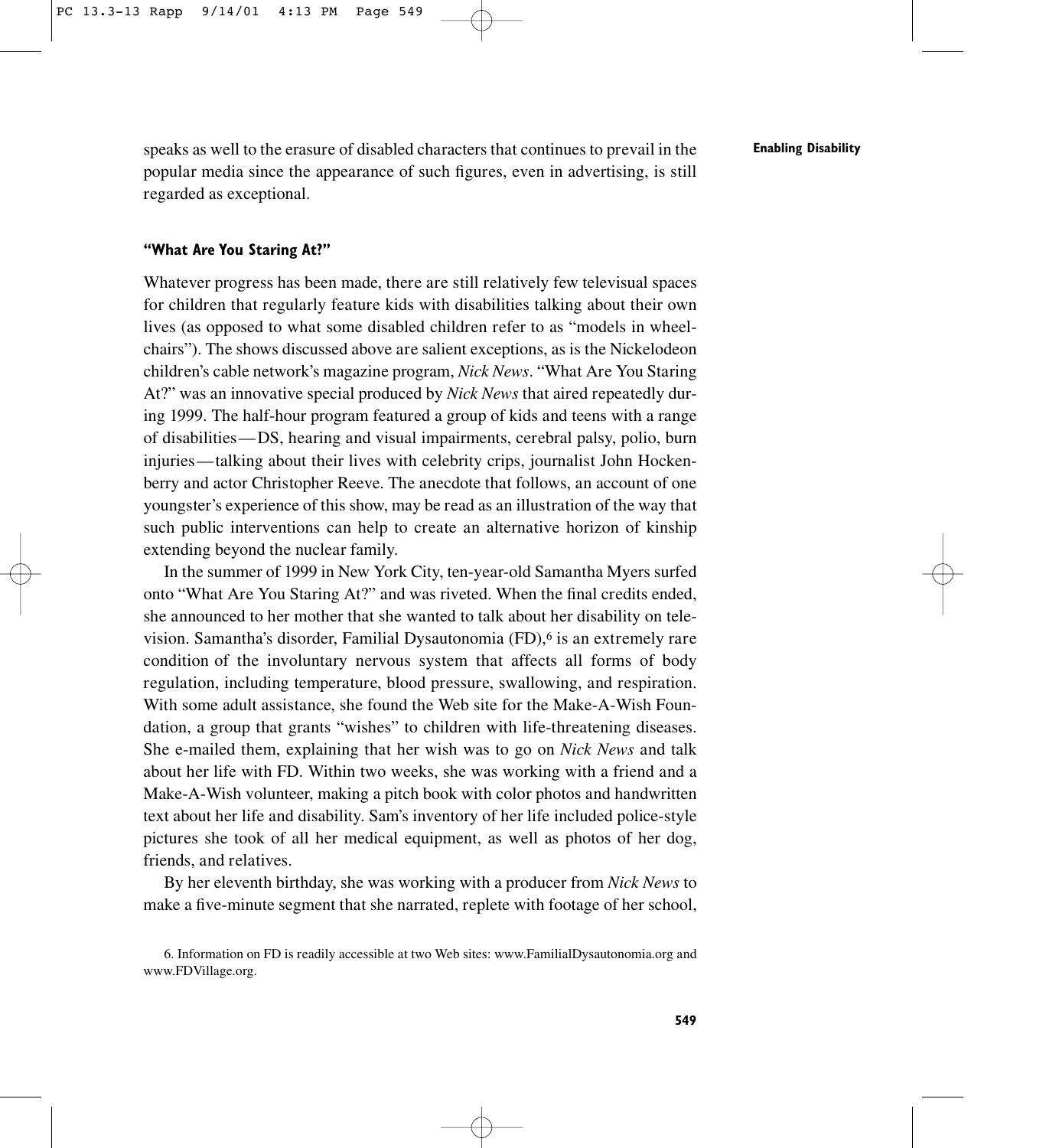doctor, friends, and some whimsical computer animation to make it kid-friendly. In late April 2000, the show was broadcast; as a result, over the next few months, Sam was invited to show her tape and talk to a number of groups. Of greatest significance to Sam was that so many FD kids were able to see another child like them on television. She was deluged with e-mail from families with FD children around the country who were thrilled to see an image and story that for once included their experience. Many, like Sam, went on to use copies of the tape to help teachers and classmates understand the particular issues that kids with FD face on a daily basis.

## **Mediated Kinship**

The media world into which Sam surfed at the end of the twentieth century is evidence of a transforming public culture in which disability is becoming a more visible presence in daily life. This anecdotal evidence—Sam's immediate sense of kinship with the disabled kids she saw and heard on television and her desire to join that process—suggests how significant such imagery can be to those who do not see themselves regularly in dominant forms of representation. Indeed, much of the early writing in disability studies focused not only on the need for changes in civil rights legislation, but also on the absence of disabled people from literature and popular media—or, where present, the negativity of their portrayal, citing the legacy of freak shows, circuses, and asylums (Bogdan 1988; Thomson 1997). Others were working actively to alter the media landscape itself. Along with parent-activists who worked in the mainstream media, such as Emily Kingsley, there were people like Mary Johnson and Cass Irvin, who in 1980 founded the alternative journal *The Disability Rag* (Shaw 1994). Nowadays, the work of activists in visual media is increasingly evident in the plethora of photography shows and film and video festivals devoted in part or entirely to the topic of disability. And, of course, the Web sites, e-lists, and chat groups of the Internet have dramatically expanded the range of sites at which images of disability are being negotiated.

The circulatory reach of electronic media is the key factor in the creation of what we call *mediated kinship*. Emerging as a neighboring—and sometimes overlapping—field to the formal, institutionalized discourse of disability rights, mediated kinship offers a critique of normative American family life that is embedded within everyday cultural practice. Across many genres, a common theme is an implicit rejection of the pressure to produce "perfect families"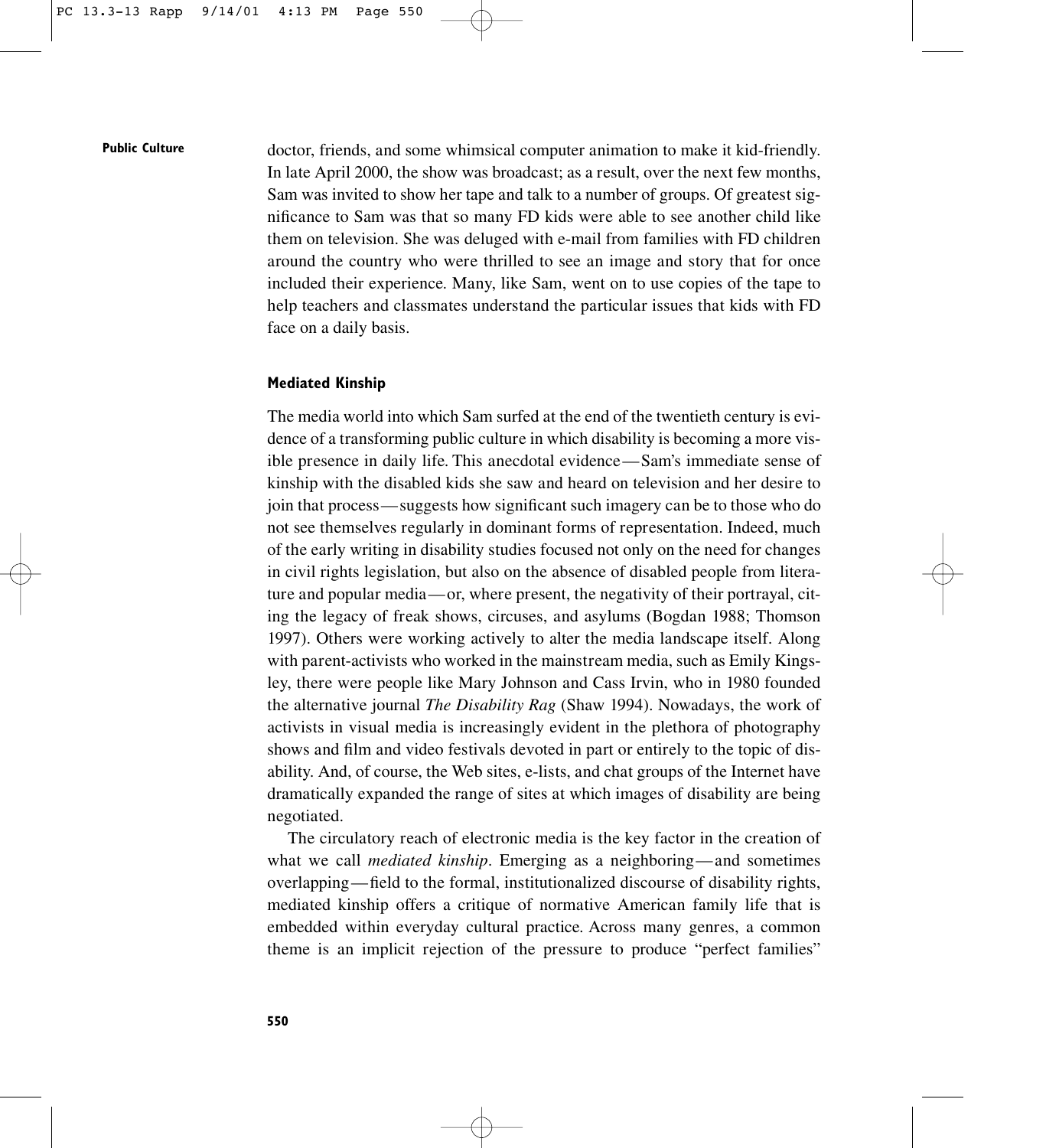through the incorporation of difference under the sign of love and intimacy in the domain of kinship relations. We suggest that these mediated spaces of public intimacy—talk shows, on-line disability support groups, Web sites, and so on—are crucial for building a social fund of knowledge more inclusive of the fact of disability. These media practices provide a counterdiscourse to the naturalized stratification of family membership that for so long has marginalized, in particular, those disabled from birth. It is not only the acceptance of difference within families, but also the embrace of relatedness that such models of inclusion present to the body politic that makes these spaces potentially radical in their implications. As sites of information and free play of imagination, these cultural forms help to create a new social landscape.

The struggle to form inclusive familial units takes place within an increasingly complex discursive world, a terrain in which the so-called genetic revolution and the part played within it by prenatal testing—cannot be ignored. One suggestive source of images by which that revolution is imagined is via a classic trope of science fiction: the neoeugenic dystopia, as portrayed in books such as *The Handmaid's Tale* (Atwood 1986) and in films such as *Gattaca* (Andrew Niccol, 1997); these are stories of monstrous kinship. But a more common discursive field is the science or business page of the newspaper, where advances in scientific knowledge, especially genetic technologies, are regularly reported, yet the social dilemmas they index go largely undiscussed.

These dilemmas beg questions about who is entitled to make interventions into reproduction, the capacity of kinship to encompass difference, and the social location of care. Although these are experienced as private, family matters, they cannot be contained within domestic domains. Caretaking is perhaps the most naturalized of these, conventionally attached to the unpaid labor of women in the home. Yet, in the United States, it is rapidly becoming a politicized arena in a privatizing economy in which families are expected to be "always on call," as Carol Levine argues in her book of that title, to care for disabled kin (Levine 2000; see also Nussbaum 2001). If paid, the labor of family caregivers would cost about \$200 billion a year (Langone 2000). Nevertheless, while health insurance increasingly covers the routinization of new reproductive technologies (NRTs) and the costs of neonatal intensive care units (NICUs), most home-based personal assistance—a need estimated at 21 billion hours yearly—goes unpaid by public funds, despite the demonstrable bodily, emotional, and economic benefits of deinstitutionalizing support (Johnson 2000: 14; Linton 1998; Russell 1998). This is a skeletal sketch of the political economy of health care and assisted liv-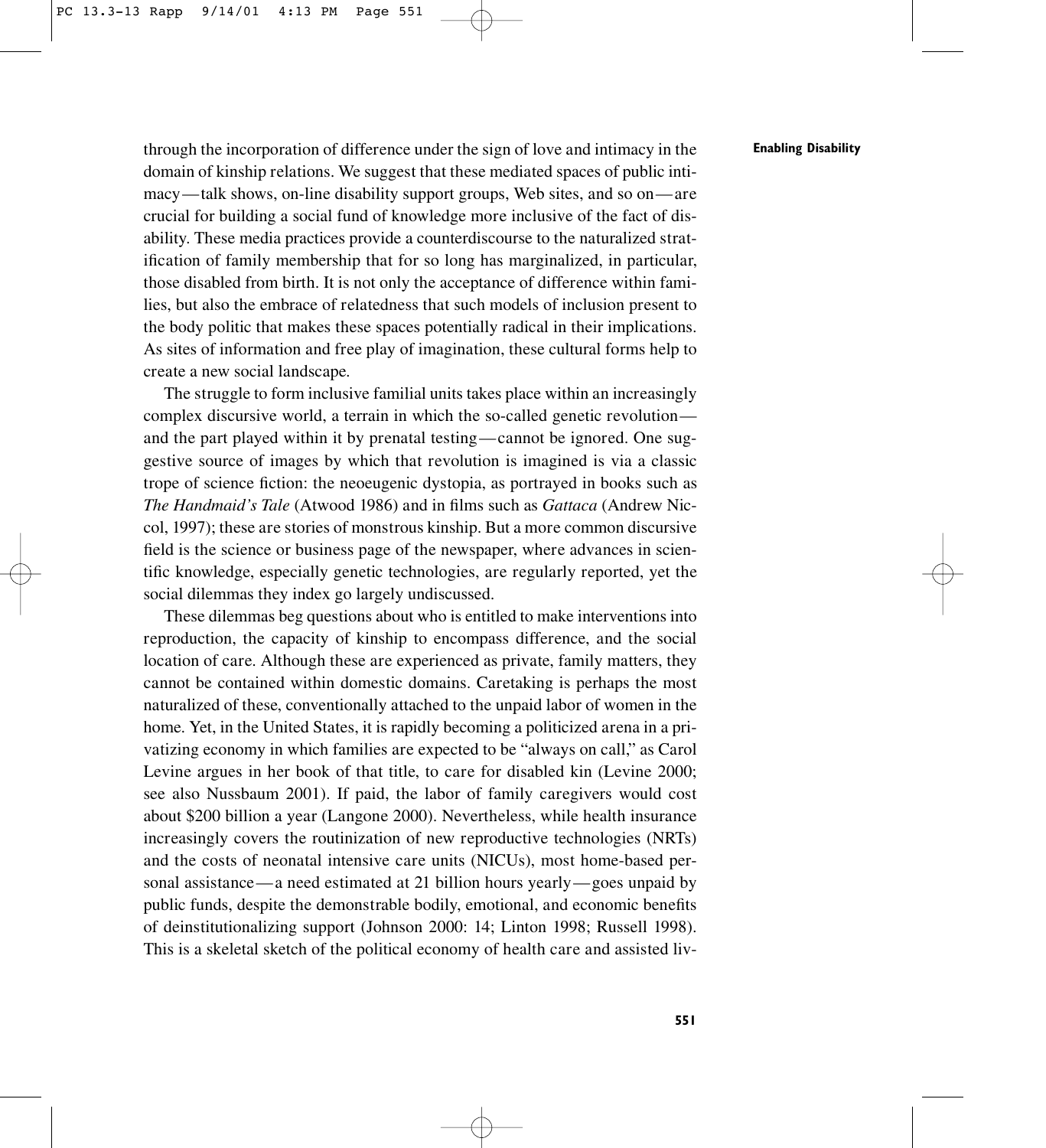ing "choices" that affects all Americans. Yet it is a barely visible landscape to most people unless and until their own or a family member's disability reveals its limitations on a practical, daily level.7

These revelations of the limits of kinship-based caretaking and the need for broader social recognition and resources for people with disabilities fuel the narrative urgency we have described throughout, beginning with Oe's compelling story of a "healing family," offering stories of familial inclusion that can serve as models of social inclusion as well. Additionally, progress in legal arenas has problematized the presumption of American citizenship as the exclusive entitlement of a normative, able-bodied, nondependent, wage-earning individual. At best, this model of personhood describes only a portion of the normal human life cycle. At worst, it systematically erases the rights of the disabled and their caretakers to have their fundamental needs addressed in the public arena.

Although we have focused here on the nexus of disability rights and reproductive decision-making as highlighted in the parent-child relationship, kinship and disability—as instantiated by congenital difference, accident, illness, infancy, or old age—remain entwined throughout the life cycle. Thus, the disjunction between the aspiration for democratic inclusion and the fantasy of bodily perfectibility through technological intervention has energized much popular cultural expression, creating a growing sense of public intimacy with experiences of disability. In this gap, disability narratives offer what we have called *unnatural histories*, visions of lives lived against the grain of normalcy. It is here, we have argued, that the relations of kinship have the capacity to enable disability, giving narrative shape and cultural imagination to efforts to form a more perfect union.

7. In the United States and throughout much of the world, the tasks of caretaking continue to be naturalized in the domain of unpaid domestic labor. Increasingly, however, challenges to this situation are emerging as a result of the expanding needs of caretaking over the life cycle. The increased rate of survival among such formerly high-risk groups as low-birth-weight babies, the chronically ill, and the elderly make claims on public resources, usually mediated through their kin. Advocacy groups such as the growing movement for Independent Living seek public support for personal assistance, a policy that, they argue, "would relieve an enormous amount of stress on families and, over time . . . would begin to alter the public perception toward significantly disabled people and the people who relate to them" (Marca Bistro, head of the National Council on Disability, quoted in Johnson 2000: 14).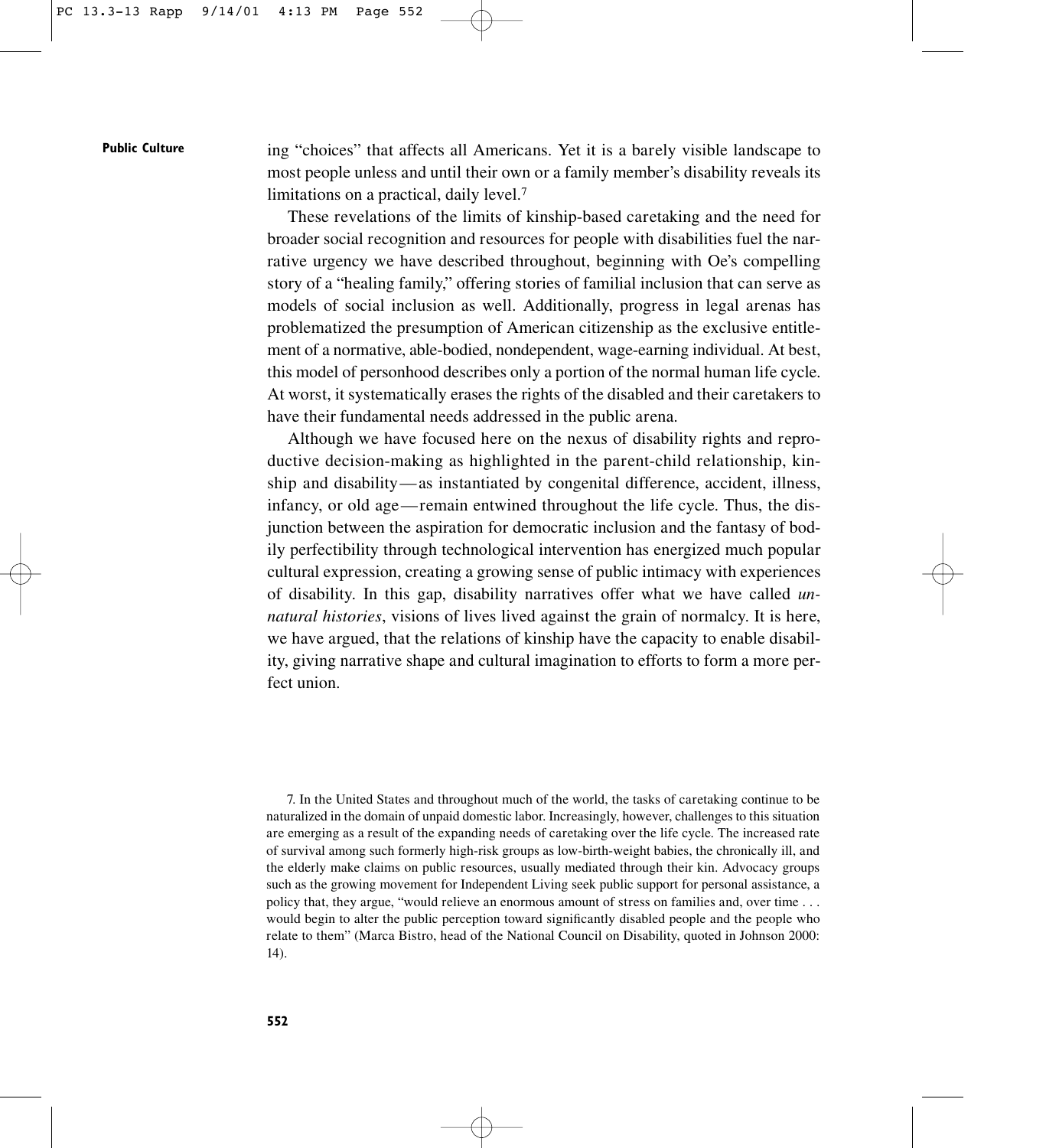**Rayna Rapp** is a professor of anthropology at New York University. Her most recent book is *Testing Women, Testing the Fetus: The Social Impact of Amniocentesis in America* (1999). **Faye Ginsburg** directs the Center for Media, Culture, and History at New York University, where she is also David B. Kriser Professor of Anthropology. She is the author of *Contested Lives: The Abortion Debate in an American Community* (2d ed., 1998). Rapp and Ginsburg coedited *Conceiving the New World Order: The Global Politics of Reproduction* (1995) and are beginning a new research project on learning disabilities.

## **References**

- Asch, Adrienne. 1989. Reproductive technology and disability. In *Reproductive laws for the 1990's*, edited by Sherrill Cohen and Nadine Taub. Clifton, N.J.: Humana.
- Atwood, Margaret. 1986. *The handmaid's tale*. Boston: Houghton-Mifflin.
- Beck, Martha N. 1999. *Expecting Adam: A true story of birth, rebirth, and everyday magic*. New York: Times Books.
- Berlant, Lauren. 1998. Intimacy: A special issue. *Critical Inquiry* 24: 281–88.
- Bérubé, Michael. 1996. *Life as we know it: A father, a family, and an exceptional child*. New York: Pantheon.
- Bérubé, Michael, and Janet Lyon. 1998. Living on disability: Language and social policy in the wake of the ADA. In *The visible woman: Imaging technologies, gender, and science*, edited by Paula. A. Treichler, Lisa Cartwright, and Constance Penley. New York: New York University Press.
- Blair, John. 2000. Online deliveries lighten burden for the disabled. *New York Times*, 5 September, B1, 5.
- Blumberg, Lisa. 1998. The bad baby blues: Reproductive technology and the threat to diversity. *The Ragged Edge,* July/August, 12–14, 16.
- Bogdan, Robert. 1988. *Freak show: Presenting human oddities for amusement and profit*. Chicago: University of Chicago Press.
- Brewster, Arlene. 1984. After hours: A patient's reaction to amniocentesis. *Obstetrics and Gynecology* 67: 443–44.
- Browner, Carol H., and Nancy Ann Press. 1996. The production of authoritative knowledge in American prenatal care. *Medical Anthropology Quarterly* 10: 141–56.
- Burke, Chris, and Jo Beth McDaniel. 1991*. A special kind of hero: Chris Burke's own story*. New York: Doubleday.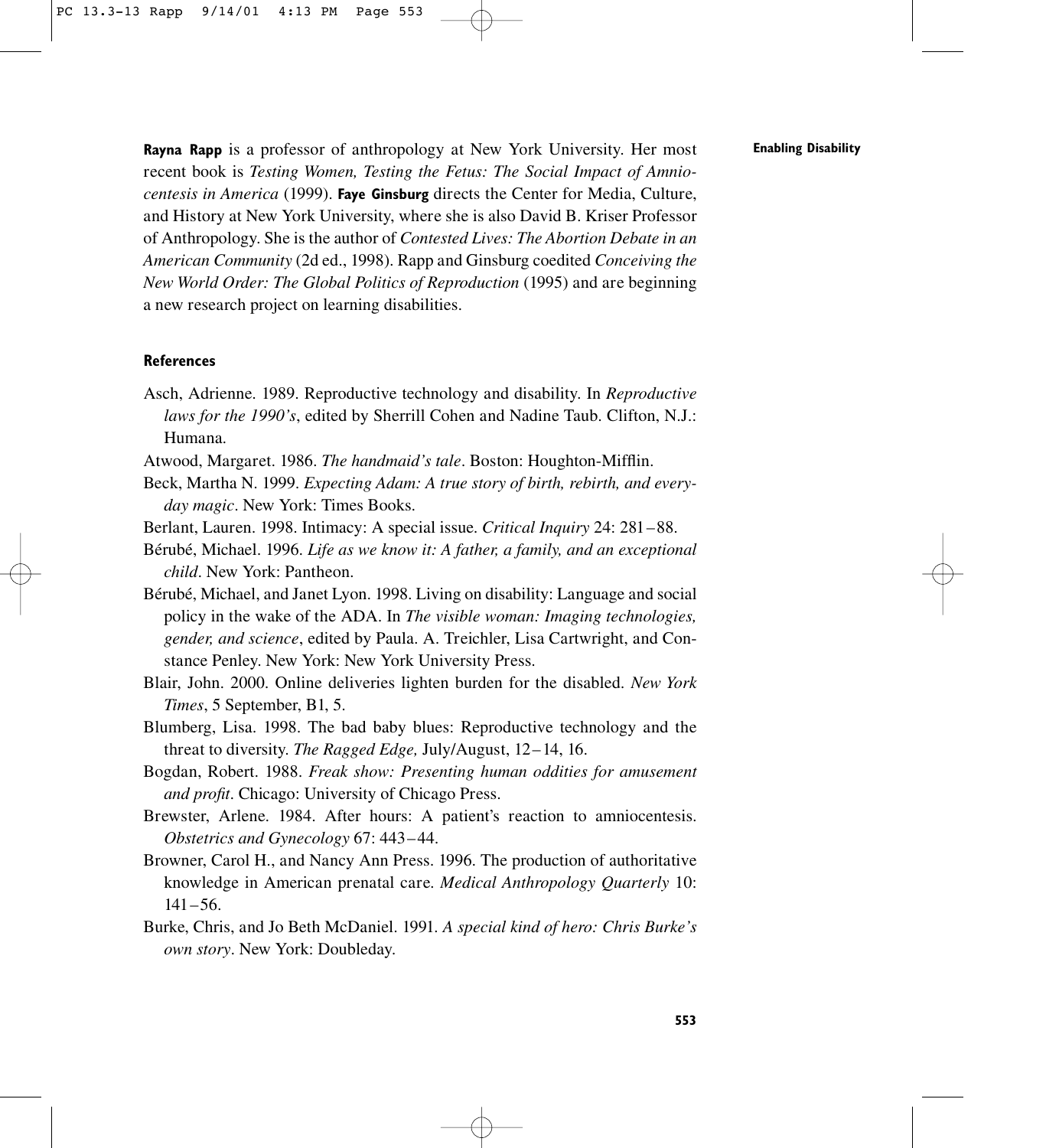| Public Culture |  |
|----------------|--|
|----------------|--|

Charlton, James. 1998. *Nothing about us without us: Disability oppression and empowerment*. Berkeley: University of California Press.

Corea, Gena. 1985. *The mother machine: Reproductive technologies from artificial insemination to artificial wombs*. New York: Harper and Row.

- Edgerton, Robert B. 1993. *The cloak of competence: Stigma in the lives of the mentally retarded*. 1967. Reprint, Berkeley: University of California Press.
- Evans, Dale. 1953. *Angel unaware*. Westwood, N.J.: Revell.
- Featherstone, Helen. 1980. *A difference in the family: Life with a disabled child*. New York: Basic Books.
- Finger, Anne. 1990. *Past due: A story of disability, pregnancy, and birth*. Seattle: Seal.

Frank, Gelya. 2000. *Venus on wheels: Two decades of dialogue on disability, biography, and being female in America*. Berkeley: University of California Press.

- Friedman, Lawrence. 1990. *Republic of choice: Law, authority and culture*. Cambridge: Harvard University Press.
- Fries, Kenny, ed. 1997. *Staring back: The disability experience from the inside out*. New York: Plume.
- Ginsburg, Faye, and Rayna Rapp. 1999. Fetal reflections: Confessions of two feminist anthropologists as mutual informants. In *Fetal subject, feminist positions*, edited by Lynn M. Morgan and Meredith W. Michaels. Philadelphia: University of Pennsylvania Press.
- Goffman, Erving. 1963. *Stigma: Notes on the management of spoiled identity*. Englewood Cliffs, N.J.: Prentice-Hall.
- Gray, Barbara. 1999. They're her all-star kids. *Family Circle*, 13 July, 15–18.
- Green, Rose. 1992. Letter to a genetic counselor. *Journal of Genetic Counseling* 1: 55–70.
- Groce, Nora. 1985. *Everyone here spoke sign language: Hereditary deafness on Martha's Vineyard*. Cambridge: Harvard University Press.
- Handler, Lowell. 1998. *Twitch and shout: A Tourreter's tale*. New York: Dutton.
- Hardacre, Helen. 1997. *Marketing the menacing fetus in Japan*. Berkeley: University of California Press.
- Hirschman, Albert O. 1977. *The passions and the interests: Political arguments for capitalism before its triumph*. Princeton, N.J.: Princeton University Press.
- Hockenberry, John. 1995. *Moving violations: War zones, wheelchairs, and declarations of independence*. New York: Hyperion.
- Ingstad, Benedicte, and Susanne Reynolds Whyte, eds. 1995. *Disability and culture*. Berkeley: University of California Press.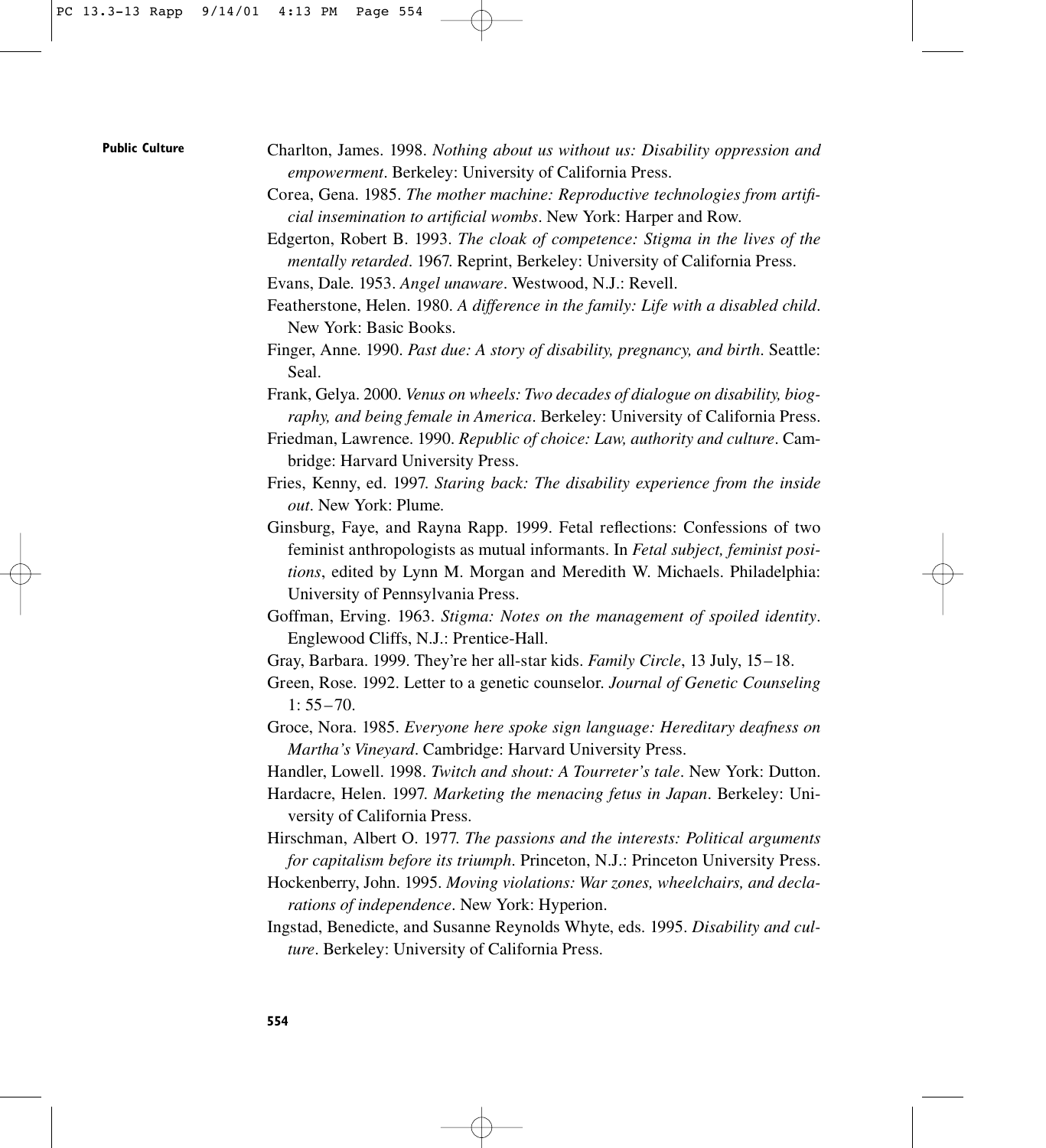- Jablow, Martha Moraghan. 1982. *Cara: Growing with a retarded child*. Philadelphia: Temple University Press.
- Johnson, Mary. 2000. The "care" juggernaut. *The Ragged Edge,* November/ December: 10–12, 14.
- Kingsley, Jason, and Mitchell Levitz. 1994. *Count us in: Growing up with Down syndrome*. New York: Harcourt Brace.
- Kittay, Eva Feder. 1999. *Love's labor: Essays on women, equality, and dependency*. New York: Routledge.
- Kolker, Aliza, and Meredith Burke. 1993. Grieving the wanted child*. Health Care for Women International* 14: 513–26.
- Kuusisto, Stephen. 1998. *Planet of the blind: A memoir*. New York: Delta.
- Landsman, Gail. 1999. Does God give special kids to special parents? Personhood and the child with disabilities as gift and as giver. In *Transformative motherhood: On giving and getting in a consumer culture*, edited by Linda L. Layne. New York: New York University Press.
	- ———. 2000. "Real motherhood": Class and children with disabilities. In *Ideologies and technologies of motherhood: Race, class, sexuality, nationalism*, edited by France Winddance Twine and Heléna Ragoné. New Brunswick, N.J.: Rutgers University Press.
- Langone, John. 2000. When friends and family fill most of a patient's medical needs. *New York Times*, 12 October, F6.
- Layne, Linda. 1996. "How's the baby doing?": Struggling with narratives of progress in a neonatal intensive care unit. *Medical Anthropological Quarterly* 10: 624–56.
- Levine, Carol, ed. 2000. *Always on call: When illness turns families into caregivers*. New York: United Hospital Fund of New York.
- Linton, Simi. 1998. *Claiming disability: Knowledge and identity*. New York: New York University Press.
- Mairs, Nancy. 1996. *Waist-high in the world: A life among the non-disabled*. Boston: Beacon.
- McGee, Glenn. 1997. *The perfect baby: A pragmatic approach to genetics*. Lanham, Md.: Rowman and Littlefield.
- Murphy, Robert. 1987. *The body silent*. New York: Henry Holt.
- Nussbaum, Martha. 2001. Disabled lives: Who cares? *New York Review of Books* 48: 34–37.
- O'Connell, Linda G., and Lisa G. Foster. 2000. Uncommon children*. Mt. Holyoke Alumnae Quarterly*, spring, 13–18.